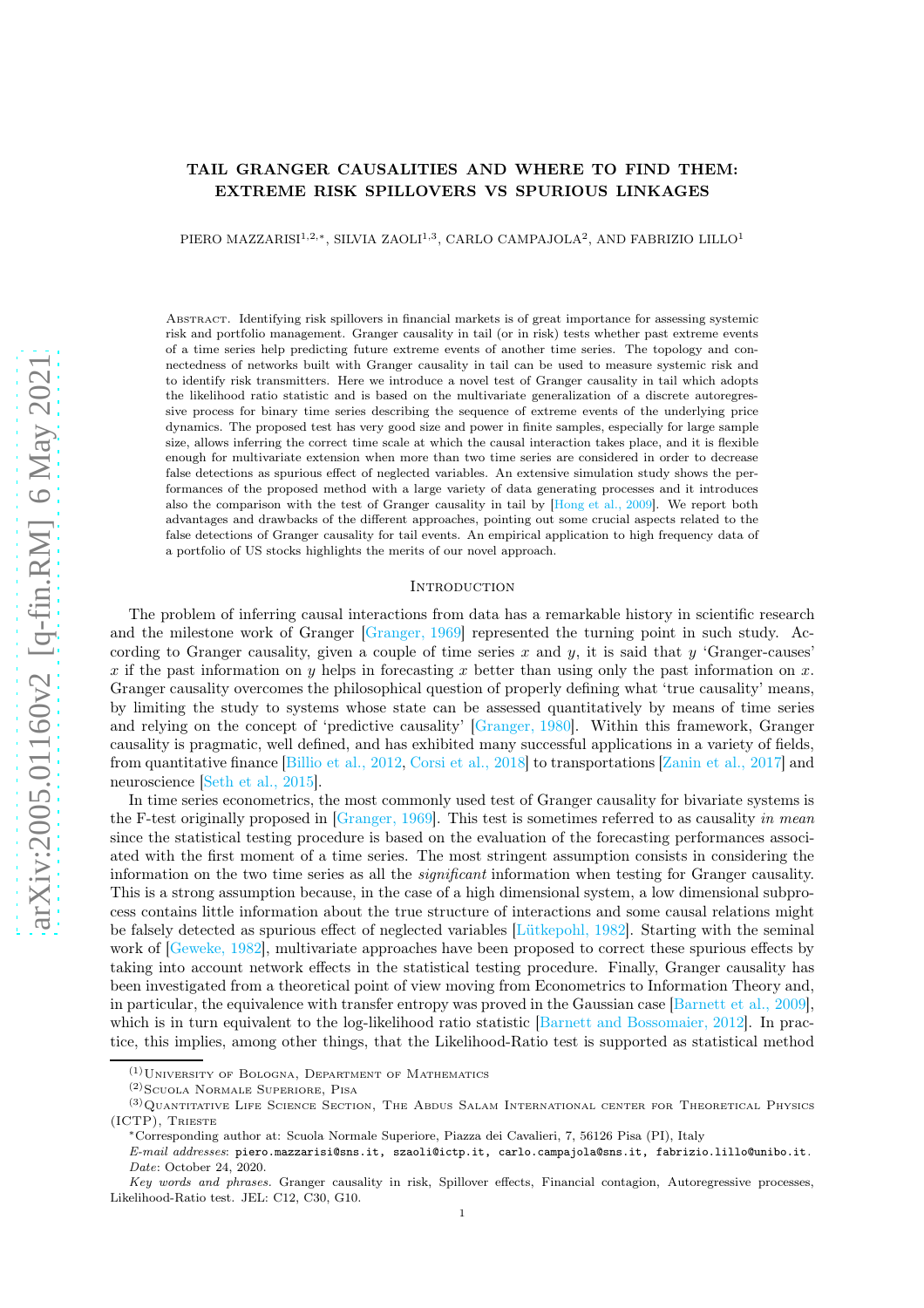for inferring Granger causality. The advantage relies on less stringent hypotheses about the statistical distributions with respect to the F-test.

Granger causality proved useful in monitoring systemic risk in financial markets. In fact, recent applications showed that it captures the network of risk propagation between market participants, and the degree of interconnectedness of this network can be used to define indicators of systemic risk. For instance, [\[Billio et al., 2012\]](#page-19-0) have adopted Granger causality in mean as a proxy for return-spillover effects among hedge funds, banks, broker/dealers, and insurance companies (e.g. see [\[Danielsson et al., 2012,](#page-19-4) [Battiston et al., 2012,](#page-19-5) [Duarte and Eisenbach, 2014\]](#page-19-6) for theoretical studies on spillover effects during financial crises), showing that the financial system has become considerably more interconnected before the financial crisis of 2007-2008 because financial innovations and deregulation had increased the interdependence of business between such investors.

The original Granger causality test evaluates the forecasting performance giving equal importance to the ability to forecast average or extreme values, negative or positive ones. However, when monitoring financial risk, extreme downside market movements are much more important than small fluctuations for spillover effects. A method specific for risk measures, in particular volatility, was introduced by [\[Cheung and Ng, 1996\]](#page-19-7) with the concept of Granger causality in variance, by extending the concept of causation to the second moment. Nevertheless, variance is a two-sided risk measure and it is not able to capture heavy tails, thus the causal relations between extreme events of two time series. To this end, Granger causality *in tail* can be defined. The concept was firstly introduced by [\[Hong et al., 2009\]](#page-20-0). In this work, the authors have proposed a kernel-based test to detect extreme downside risk spillovers with a statistical procedure in two steps: (i) measuring risk by the left (or right, depending on the application) tail of the distribution, *i.e.* Value at Risk, and (ii) testing for non-zero lagged cross-correlations between the two binary time series representing the occurrences of extreme left (right) tail events, with a method based on spectral analysis. Based on this test, e.g. , [\[Corsi et al., 2018\]](#page-19-1) have studied the network of causal relations detected by Granger causality in tail for a bipartite financial system of banks and sovereign bonds and, combining measures of network connectedness with the ratings of the sovereign bonds, proposed a flight-to-quality indicator to identify periods of turbulence in the market. However, as we show below, the statistical test of Granger causality in tail by [\[Hong et al., 2009\]](#page-20-0) displays some sensitivity to both non-zero auto-correlation and instantaneous cross-correlation in the binary time series representing extreme events, resulting in an increased rate of false causality detections. Additionally, the test by [\[Hong et al., 2009\]](#page-20-0) is by construction a pairwise causality analysis, thus sensitive to false detections when variables of some importance, different from the two under investigation, are not considered.

In this paper we propose a different approach to identify Granger causality in tail, which overcomes some of the issues of the Hong et al. method. Differently from the latter, our approach is parametric and it explicitly models causality interactions between time series. Thus, it is less sensitive to other possible effects, such as autocorrelation, which may result in spurious detections as mentioned above, and can be generalized to multivariate settings. Moreover, having an explicit model of the causation process allows us to devise a method based on Likelihood-Ratio to test for Granger causality in tail. Specifically, the causation mechanism is captured by a process in which the extreme events are modeled according to a *discrete autoregressive* process of order p, namely  $DAR(p)$ . The  $DAR(p)$  process, first introduced by [\[Jacobs and Lewis, 1978\]](#page-20-7), is the natural extension of the standard autoregressive process for binary time series. We consider a multivariate generalization of the  $DAR(p)$  process, namely  $VDAR(p)$ , where the binary variable X describing the occurrence of an extreme event for the underlying time series  $x$  can be copied from its past values or from the past values of the extreme events of another time series  $y$ . The choice of this specific model is motivated by the fact that the Markov chain associated with the vector discrete autoregressive process of order one (VDAR(1)) can be interpreted as the maximum entropy distribution of binary random variables with given means, lag one auto-correlations, and lag one crosscorrelations, as recently proved in [\[Campajola et al., 2020A\]](#page-19-8). Moreover, the same argument holds for the vector discrete autoregressive process of generic order, by noticing that a Markov chain of order  $p$  for N variables can be seen equivalently as a Markov chain of order one for  $N \times p$  variables, under appropriate conditions for the transition matrix. By the principle of maximum entropy then the VDAR(p) model is the first candidate in building a parametric method to test for non-zero lagged cross-correlations (of binary time series) as signal of Granger causality in tail.

We first propose a statistical test based on the bivariate version of the model, for any  $p$ . Then, to overcome the limit of pairwise analysis highlighted above, we also propose a statistical method for the multivariate case, with  $p = 1$  (Markovian dynamics).

Our findings show that the detection of causality between extreme events is far from a trivial task, with a significant dependence on the adopted statistical procedure. In fact, we show that the proposed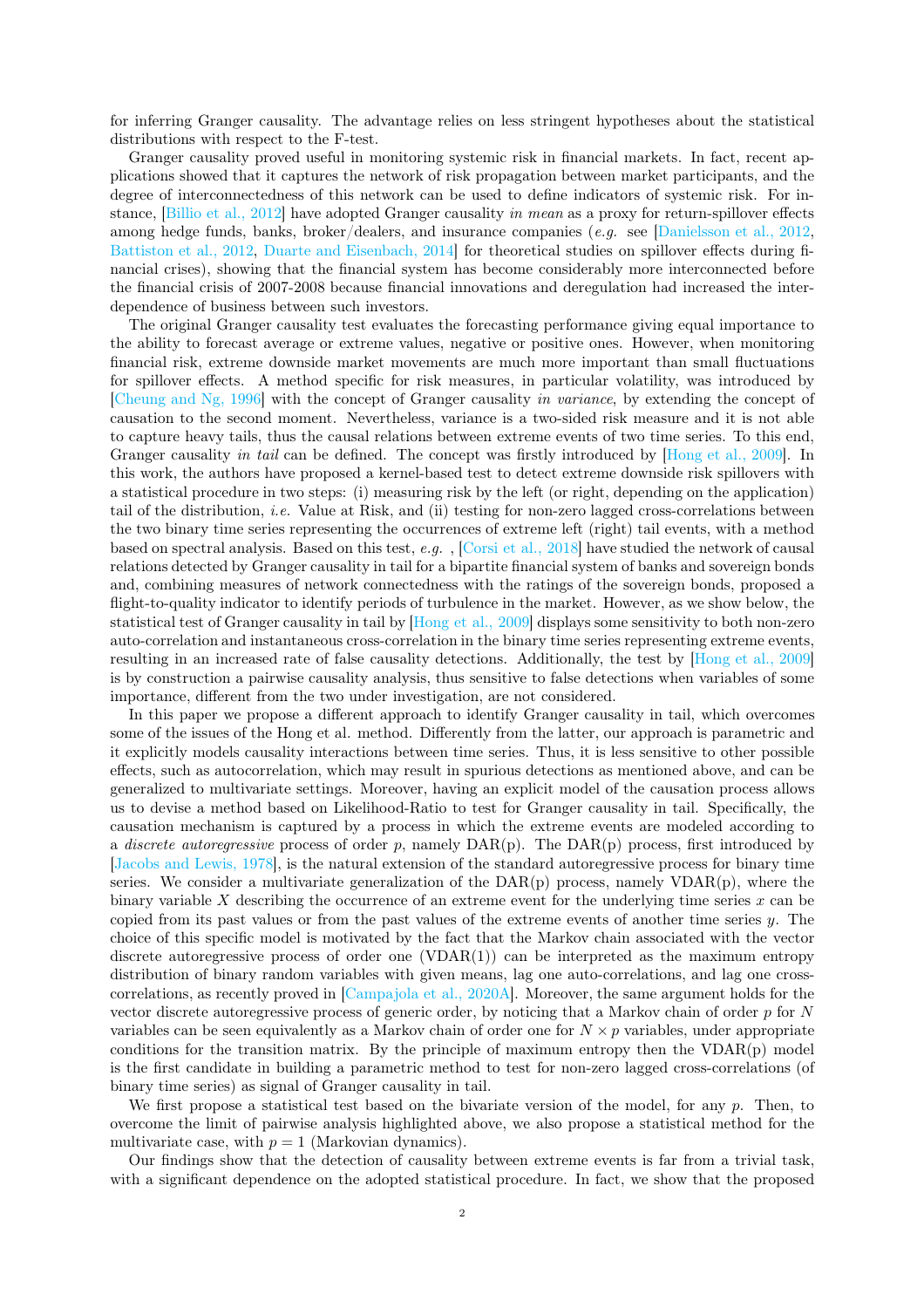method and the current standard in literature represented by the test of [\[Hong et al., 2009\]](#page-20-0) differ under some circumstances. First, as mentioned above, the test by Hong et al. displays some sensitivity to auto-correlation and cross-correlation of the time series of extreme events, which are, on the contrary, naturally accounted for by our framework. We show numerically concrete examples of such behavior and the spurious effect of two-way causality detection in the presence of unidirectional relations, a drawback of the Hong et al.'s test which is solved by our method. As a consequence, we claim that our method should be preferable in such cases. At the same time, we present also cases when the approach by Hong et al. outperforms ours, for instance when the underlying dynamics of the time series is autoregressive and heteroskedastic, even if the discrepancy is typically quite small. In fact, in the case of model misspecification, a non-parametric approach should be preferable to a parametric method. Nevertheless, we show numerically also cases when the latter works better, even for misspecified data generating process. Second, we point out the importance of a multivariate approach, numerically showing the consequences of network effects in the spurious detection of Granger causality in tail relations when adopting a pairwise analysis. We then propose a possible solution within our framework. Finally, in an empirical application to high-frequency price returns of a portfolio of stocks traded in the US stock markets, we highlight that different methods yield different networks of causal interactions between stocks. First, while Hong et al.'s approach results in an almost complete graph, both the pairwise and multivariate versions of the statistical method we propose give much sparser networks. Hence, the measure of the level of causality in the system dynamics depends on the chosen approach. Additionally, the captured dynamics of the network evolution itself is quite different, in particular in relation to the presence of the financial crisis of 2007-2008: no patterns are recognized by using the test of Hong et al., while, with our method, a sharp transition characterizes the number of causal interactions between the stocks composing the financial sector and the others. In particular, we find that the financial sector started to be less 'Granger-caused' by the other stocks before the financial crisis, but it 'Granger-causes' more than the average over all the considered period. Thus, our findings open a discussion about the correct evaluation of a Granger causality relation between tail events and, in this paper, we highlight both advantages and drawbacks of the different approaches together with some signals associated with false detections.

The paper is organized as follows. Section [1](#page-2-0) presents the general definition of Granger causality in tail and explains how to obtain the sequence of extreme events from data. We also discuss the importance of the multivariate approach to avoid false detections because of network effects. Section [2](#page-4-0) introduces the novel methodology and describes how to construct the test statistics. Section [3](#page-7-0) presents some Monte Carlo exercises to validate numerically the novel approach and to compare it with the test by [\[Hong et al., 2009\]](#page-20-0). Section [4](#page-15-0) shows a financial application of the method. Finally, Section [5](#page-18-0) concludes. Technical details are reported in Appendix [A.](#page-20-8)

# 1. Granger causality in tail

<span id="page-2-0"></span>As introduced for the first time by [\[Granger, 1969\]](#page-20-1), the concept of Granger causality relies on testing whether the past information on a time series  $y$  is statistically useful in predicting the future of another time series x, better than using only the past information on x. In the original version of the test, the information on past realization of the two time series defines the information set, which is also called the Universe. The information set may include also the information on other variables.

Here, we study Granger Causality (GC) in tail, that is a generalization of the standard Granger causality, but focusing on the prediction of extreme events represented by binary time series. With a similar aim of [\[Granger, 1969\]](#page-20-1), we define:

<span id="page-2-1"></span>**Definition 1.1.** (Granger Causality in tail). A time series y 'Granger-causes in tail' another time series x if, given some information set, we are able to predict the occurrence of an *extreme* event for x using the past information on *extreme* events of y better than if the information on *extreme* events of y is not considered.

To characterize whether the occurrence of an extreme event for  $y$  can help predicting the occurrence of an extreme event for  $x$  in the spirit of Granger causality, we need to specify how an extreme event is defined, giving an operational meaning to definition [1.1.](#page-2-1)

1.1. Extreme events and Value at Risk. Assume to observe a realization at time  $t$  of a random variable x, i.e.  $x_t \in \mathbb{R}$ . Given the distribution of the random variable conditional to some suitably defined information set  $I_{t-1}$  $I_{t-1}$  $I_{t-1}$  up to time  $t-1<sup>1</sup>$ , the realization  $x_t$  is defined as *extreme* if it is in the left (or, equivalently right) tail of the distribution.

<span id="page-2-2"></span><sup>&</sup>lt;sup>1</sup>Here, we consider the stochastic process in discrete time with the unit value representing the time scale of observations.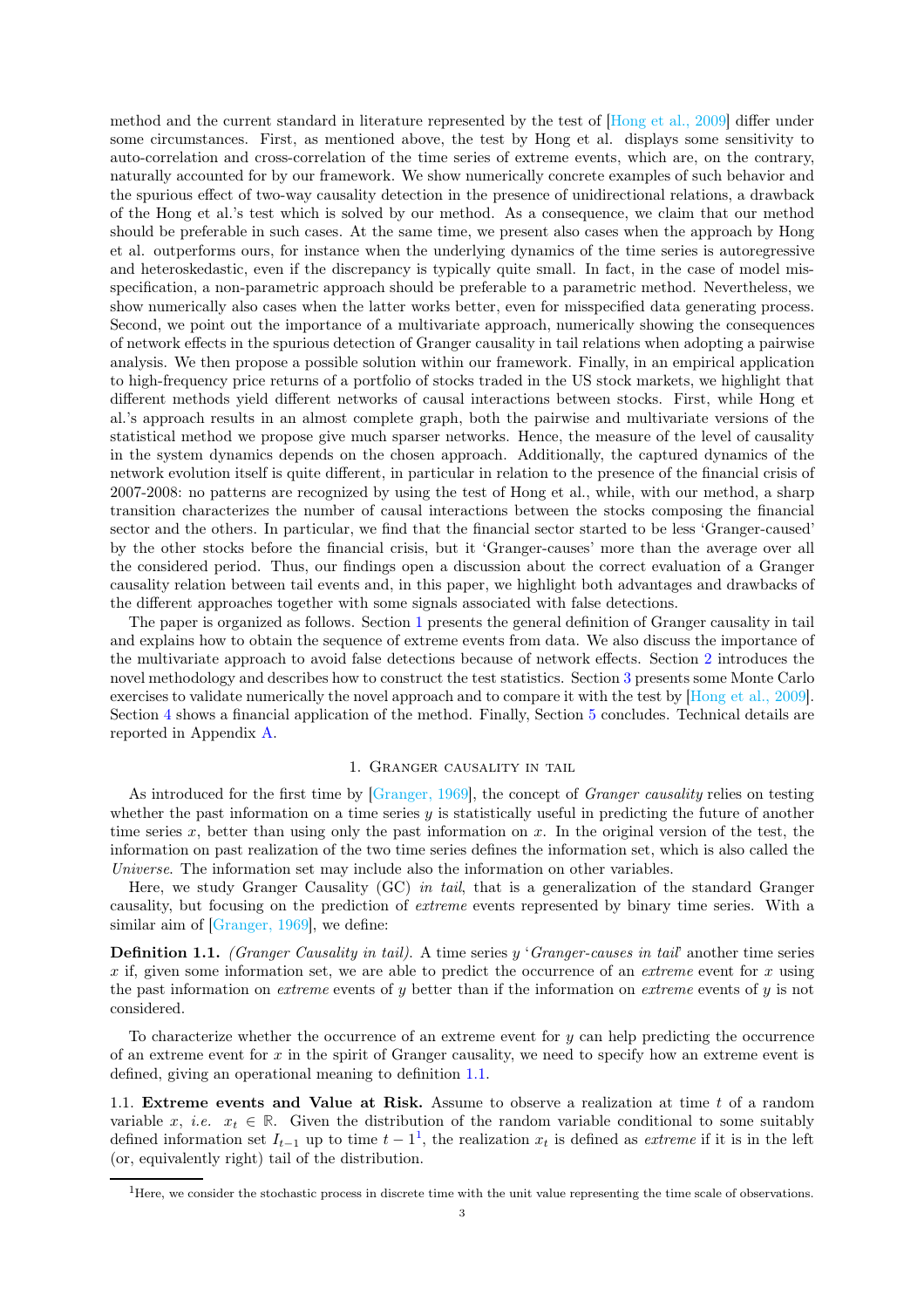A natural way to characterize the tail of a distribution is the Value at Risk (VaR), see, e.g. , [\[Roy, 1952\]](#page-20-9). In the case of the left tail, for a given probability level  $\rho \in (0,1)$ , the Value at Risk  $VaR_{p,t}$  at time t is the quantile of the distribution of x conditional to the information set  $I_{t-1}$  and associated with the probability  $\rho$ . It is implicitly defined by

$$
\mathbb{P}(x_t < VaR_{\rho,t}|I_{t-1}) = \rho \text{ almost surely (a.s.).}
$$

Given the time series  ${x_t}_{t=1,...,T}$  which describes the stochastic process for x at discrete time, there exist several methods to estimate the Value at Risk of the distribution of x at time t: Monte Carlo simulation methods, Hansen's autoregressive conditional density estimation [\[Hansen, 1994\]](#page-20-10), Morgan's RiskMetrics [\[Morgan, 1996\]](#page-20-11), historical estimation of the realized variance [\[Barndorff-Nielsen and Shephard, 2002](#page-19-9) ], and Engle and Manganelli's conditional autoregressive VaR (CAViaR) model [\[Engle and Manganelli, 2004\]](#page-19-10).

In the case of financial time series, we can be interested,  $e.g.$ , in extreme variations of prices, thus we can compare the price return  $x_t$  with an estimate of the instantaneous or spot volatility  $\sigma_t$ , *i.e.* 

$$
\frac{x_t}{\sigma_t} < \theta,
$$

where the value of  $\theta$  is either chosen as a free parameter or determined by the desired probability level  $\rho$  of the Value at Risk, given some assumption on the probability distribution of returns. The crucial aspects in this approach are the proper estimation of the spot volatility, see [\[Barndorff-Nielsen and Shephard, 2004,](#page-19-11) [Mancini, 2009,](#page-20-12) [Corsi et al., 2010\]](#page-19-12) and the choice of the conditional density (when one is interested in mapping  $\theta$  to  $\rho$ ).

Sometimes, the tail probabilities depends not only on the mean and the variance of the distribution, but also on other moments such as skewness and kurtosis, e.g. see the empirical financial studies by [\[Harvey and Siddique, 1999,](#page-20-13) [Harvey and Siddique, 2000,](#page-20-14) [Jondeau and Rockinger, 2003\]](#page-20-15). Some econometric models can capture time-varying higher order conditional moments, such as [\[Gallant and Tauchen, 1996,](#page-20-16) [Hansen, 1994\]](#page-20-10).

Finally, given some estimation of the Value at Risk, we can map the time series of realizations  ${x_t}_{t=1,...,T}$  of x to the binary time series  ${X_t}_{t=1,...,T}$  of extreme events of x, by defining  $X_t = 1$  if  $x_t \text{ } <$   $VaR_{\rho,t}^2$  $VaR_{\rho,t}^2$ , 0 otherwise.

1.2. Null vs Alternative Hypotheses for GC in tail. The statistical test of Granger causality in tail as defined in Def. [1.1](#page-2-1) can be formalized as follows.

Given the times series of extreme events (or hits) associated with x and y, i.e. X and Y, and all other information about the universe included in some information set  $U$ , the *null hypothesis* that  $y$  does not 'Granger-cause in tail'  $x$  can be stated as

<span id="page-3-1"></span>
$$
\mathbb{H}^0: \mathbb{P}(X_t = 1 | I_{t-1}^X, I_{t-1}^Y, U_{t-1}) = \mathbb{P}(X_t = 1 | I_{t-1}^X, U_{t-1}) \text{ a.s. } \forall t,
$$
\n(1.1)

where  $I_{t-1}^X \equiv \{X_s\}_{s=1,\dots,t-1}, I_{t-1}^Y \equiv \{Y_s\}_{s=1,\dots,t-1},$  and  $U_{t-1}$  the set of all available information (on other time series, possibly) up to time  $t - 1$ .

On the other hand, the alternative hypothesis is

<span id="page-3-3"></span>
$$
\mathbb{H}^{A} : \mathbb{P}(X_{t} = 1 | I_{t-1}^{X}, I_{t-1}^{Y}, U_{t-1}) \neq \mathbb{P}(X_{t} = 1 | I_{t-1}^{X}, U_{t-1}) \text{ a.s. } \forall t.
$$
 (1.2)

We say that y 'Granger-causes in tail' x if the null hypothesis  $\mathbb{H}^0$  is rejected. Thus, under the alternative hypothesis  $\mathbb{H}^A$ , the information on the past extreme events of y, *i.e.*  $I_{t-1}^Y \equiv \{Y_s\}_{s=1,\dots,t-1}$ , can be used to obtain a better prediction on the occurence of an extreme event of x, *i.e.*  $X_t$ , with respect to the prediction obtained not accounting for it.

1.3. **Hong et al.'s test.** The method proposed by [\[Hong et al., 2009\]](#page-20-0) is a kernel-based non-parametric test for Granger causality in tail, which is built on the null hypothesis [\(1.1\)](#page-3-1) and having test statistics based on the normalized cross-spectral density between two time series  $X$  and  $Y$ ,

<span id="page-3-2"></span>
$$
f(\omega) = \frac{1}{2\pi} \sum_{\tau = -\infty}^{+\infty} \rho(\tau) e^{-i\omega\tau}
$$
 (1.3)

with  $\rho(\tau) \equiv \text{Corr}(X_t, Y_{t-\tau})$ . In particular, under the null hypothesis [\(1.1\)](#page-3-1), it is  $\rho(\tau) = 0 \ \forall \tau > 0$ . Thus, using spectral methods similarly to [\[Hong, 2001\]](#page-20-17), a test statistic can be defined to control for non-zero lagged cross-correlations between the two binary time series  $\{X_t\}_{t=1,\ldots,T}$  and  $\{Y_t\}_{t=1,\ldots,T}$ . The statistical rejection of zero cross-correlation coefficients is thus a signal of a causality relation. This approach considers the possibility of a causal interaction at any possible time lag. However, because

<span id="page-3-0"></span><sup>&</sup>lt;sup>2</sup>In the case of the right tail, it is  $x_t > VaR_{1-\rho,t}$ .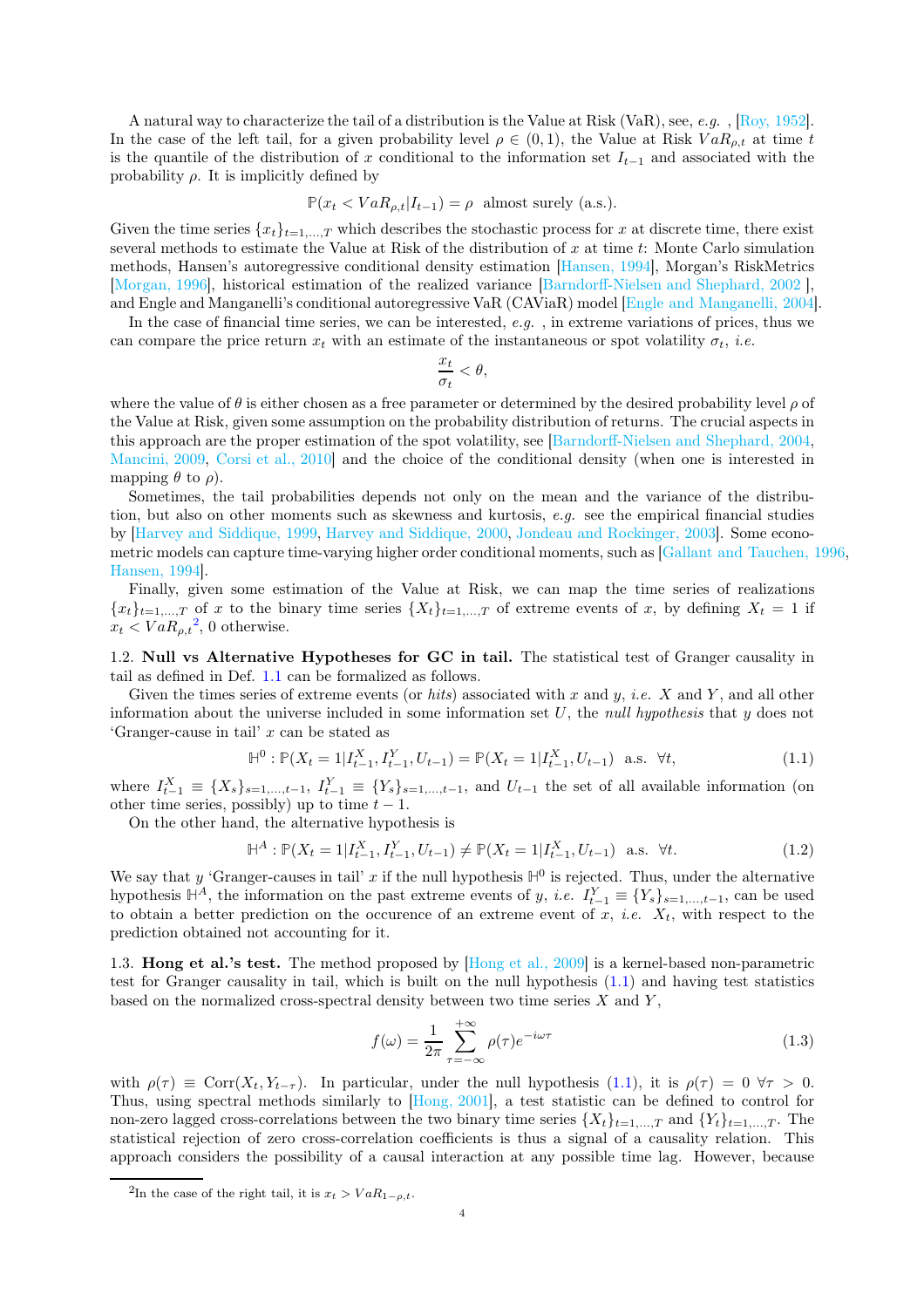of finite sample size, the largest time scale is imposed in practice by the kernel estimator of the crossspectral density [\(1.3\)](#page-3-2), in particular by the kernel non-uniform weighting whose effective window is fixed by an integer parameter  $M$ . In the following, we adopt the Daniell kernel which has displayed the best performance in the numerical analysis presented in  $[Hong et al., 2009]$ , with  $M = 5$  when not specified differently.

<span id="page-4-2"></span>1.4. Network effects and multivariate analysis. As pointed out in the original paper of Granger causality [\[Granger, 1969\]](#page-20-1), the definition of the Universe is crucial. In the analysis of a causality relation between x and y, the time series  $\{x_t, y_t\}_{t=1,\ldots,T}$  are considered as all available information. This assumption is strong and unrealistic. In fact, consider the simplest case in which all relevant information is numerical in nature and refers to three stochastic processes  $x, y$ , and  $z$ . Now suppose to test the presence of a causal relation between x and z, whereas the true causality chain is from x to y, and from y to z. Then, neglecting the information on y when testing causality between x and z can induce a spurious causality detection. This is similar to spurious correlation between sets of data that arise when some other statistical variable of importance has not been included.

False detection of causal relations becomes relevant when we analyze a system displaying by nature a complex network of interactions between its many subparts. In this scenario, pairwise causality analysis applied to all possible pairs of elements will capture the network of causal relations, but also spurious effects. This could be the case, for example, of financial networks of investors [\[Billio et al., 2012\]](#page-19-0) or of banks and bond investments [\[Corsi et al., 2018\]](#page-19-1) where the degree of connectedness in the Granger causality network (for both in mean and in tail cases) is used to construct indicators of financial distress. Thus, reducing false detections is of paramount importance for the correct evaluation of such indicators. To this end, the causality analysis needs to be generalized to the multivariate case, thus accounting for the information on all subparts composing the whole system under investigation (but assuming that no important variables have been excluded).

Granger causality in mean has been extended to the multivariate case using the vector autoregressive process VAR(p) for more than two variables [\[Geweke, 1982\]](#page-20-6) and several procedures have been introduced to validate the statistical significance of the off-diagonal couplings, *i.e.* non-zero parameters capturing the presence of causal interactions, such as the LASSO penalization [\[Tibshirani, 1996\]](#page-20-18) or methods based on the transfer entropy [\[Barrett et al., 2010\]](#page-19-13). In the next Section, after introducing a pairwise test of Granger causality in tail based on *Discrete AutoRegressive* DAR(p) processes [\[Jacobs and Lewis, 1978\]](#page-20-7) for binary time series, which we generalize to the bivariate case, we also present a Markovian  $(p = 1)$ extension to the multivariate case with more than two variables, in the same spirit of both the milestone works of [\[Granger, 1969,](#page-20-1) [Geweke, 1982\]](#page-20-6).

# 2. Methods and test statistics

<span id="page-4-0"></span>In this section we propose the multivariate generalization of the  $DAR(p)$  process to describe jointly the dependence structure of N binary random variables which represent the extreme events of some underlying time series. The introduction of this modeling framework permits to test for the presence of non-zero terms of (lagged) interactions between the binary variables, which signal causal relations.

The discrete autoregressive model  $DAR(p)$  has been introduced for the first time by  $[Jacobs and Lewis, 1978]$ and recently applied to the modeling of temporal networks [\[Williams et al., 2019a,](#page-20-19) [Mazzarisi et al., 2020,](#page-20-20) Williams et al., 2019b. In the most general setting, it describes the time evolution of a categorical variable which has p-th order Markov dependence and a multinomial marginal distribution. Here we are interested in the case of a binary random variable X, thus the marginal distribution is Bernoulli. If  $X_t$ is the realization of  $X$  at time  $t$ , we have

<span id="page-4-1"></span>
$$
X_t = V_t X_{t - \tau_t} + (1 - V_t) Z_t \tag{2.1}
$$

where  $X_t \in \{0,1\}$   $\forall t, V_t \sim \mathcal{B}(\tilde{\nu})$  is a Bernoulli random variable with  $\tilde{\nu} \in [0,1], \tau_t \sim \mathcal{M}(\tilde{\gamma}_1, ..., \tilde{\gamma}_p)$  is a multinomial random variable with  $\tilde{\gamma} \equiv {\tilde{\gamma}_j}_{j=1,\dots,p}$  such that  $\sum_{i=1}^p \tilde{\gamma}_i = 1$  and  $Z_t \sim \mathcal{B}(\tilde{\chi})$  is a Bernoulli random variable with  $\tilde{\chi} \in [0,1]$ . In other words, at each time,  $V_t$  determines whether  $X_t$  is copied from the past or sampled from the marginal. When  $X_t$  is copied from the past, the multinomial random variable  $\tau_t$  selects the time lag and, accordingly, which past realization of X we copy.

The process defined by  $(2.1)$  has the property that the autocorrelation at any lag is larger than or equal to zero. This is by construction, since  $\tilde{\nu}, \tilde{\gamma}_1, ..., \tilde{\gamma}_p$  are non-negative definite. Moreover, the Yule-Walker equations associated with  $(2.1)$  are formally equivalent to the ones of the standard  $AR(p)$  process, see [\[Jacobs and Lewis, 1978\]](#page-20-7).

We consider the generalization of the process  $(2.1)$  to the case of a multivariate (binary) time series  $\mathbf{X} \equiv \{X_t^i\}_{t=0,1,\dots,T}^{i=1,\dots,N}$ . With respect to the univariate DAR(p), the difference is that when  $X_t^t$  is copied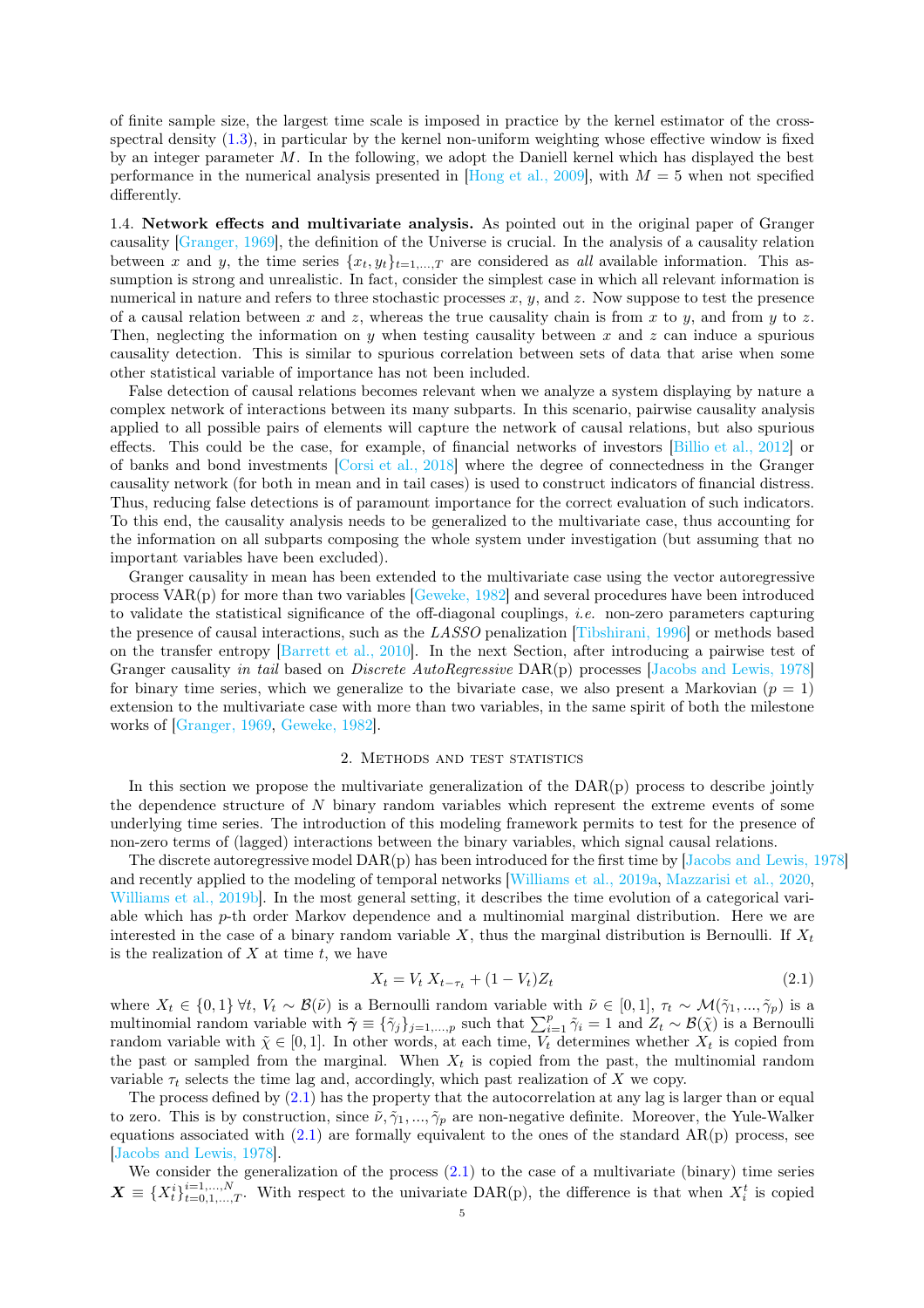from the past it can be copied either from its own past values or from the past values of one of the other  $N-1$  variables. Specifically, the binary random variable  $X_i^t$  is copied from the past with probability  $\nu_i$ , and in this case it selects which variable j to copy according to the probabilities  $\lambda_{ij}$  and the time lag according to the multinomial  $\tau_t^{ij}$ . Otherwise, it is sampled from its marginal Bernoulli distribution with parameter  $\chi_i$ . We can write the evolution of  $X_i$  as

<span id="page-5-0"></span>
$$
X_t^i = V_t^i X_{t-\tau_t^{iJ_t^i}}^{J_t^i} + (1 - V_t^i) Z_t^i
$$
\n(2.2)

where  $X_t^i \in \{0,1\}$   $\forall i, t, V_t^i \sim \mathcal{B}(\nu_i)$  with  $\nu_i \in [0,1]$   $\forall i, \tau_t^{ij} \sim \mathcal{M}(\gamma_{ij,1}, ..., \gamma_{ij,p})$   $\forall i, j$  with  $\gamma_{ij} \equiv$  $\{\gamma_{ij,s}\}_{s=1,\dots,p}$  such that  $\sum_{s=1}^p \gamma_{ij,s} = 1, J_t^i \sim \mathcal{M}(\lambda_{i1},\dots,\lambda_{iN})$  is a multinomial random variable with  $\lambda_i \equiv {\lambda_{ij}}_{j=1,\dots,N}$  such that  $\sum_{j=1}^N \lambda_{ij} = 1$   $\forall i$ , and  $Z_t^i \sim \mathcal{B}(\chi_i)$  with  $\chi_i \in [0,1]$ ,  $\forall i$ . For notational simplicity, let us define  $\gamma \equiv {\gamma_{ij}}_{j,j=1,\dots,N}$  and  $\lambda \equiv {\lambda_i}_{i=1,\dots,N}$ . We refer to [\(2.2\)](#page-5-0) as the Vector Discrete AutoRegressive VDAR(p) process.

If the off-diagonal interaction term  $\lambda_{ij}$  with  $i \neq j$  is non-zero, a causal relation in the sense of Granger is present between  $X^i$  and  $X^j$ , that is, the occurrence of  $X_t^j = 1$  (an extreme event for the underlying time series  $x^j$ ) increases the probability of observing one hit  $X_{t+t'}^i = 1$  at some future time  $t + t'$  (depending on  $\tau^{ij}$ ). Therefore, to test for Granger causality in tail between  $X^i$  and  $X^j$  we must assess the statistical significance of the off-diagonal term  $\lambda_{ij}$  of the process [\(2.2\)](#page-5-0).

In principle, this approach allows to analyze the time scale at which a causal relation occurs by properly selecting the time lag associated with the mechanism of copying from the past. However, the number of parameters of the model [\(2.2\)](#page-5-0) grows as  $O(Np)$ , thus some restrictions of the parameter space are needed for computational reasons. For this reason, in sections [2.1](#page-5-1) and [2.2](#page-7-1) we present two possible such restrictions to construct a statistical test: the bivariate case  $N = 2$ , with  $p > 1$  and the multivariate Markovian case  $p = 1$  with  $N > 2$ .

<span id="page-5-1"></span>2.1. Pairwise causality analysis. Pairwise analysis aims at detecting Granger causality in tail between two time series, and it excludes the information on any other variables. This approach is sufficient if, at least approximately, no other variable affects the dynamics of the two considered ones. In this situation, in fact, we can ignore the risk of spurious detections discussed in section [1.4.](#page-4-2) Let  $\{X_t\}_{t=1,\dots,T}$  and  ${Y_t}_{t=1,\ldots,T}$  be the binary time series representing the occurrences of extreme events. We describe their dependence structure with the *bivariate*  $VDAR(p)$  process  $(2.2)$ .

2.1.1. Bivariate VDAR(p). The bivariate version of the model [\(2.2\)](#page-5-0) can be specified more explicitly as

<span id="page-5-2"></span>
$$
\begin{cases} X_t = V_t^1((1 - J_t^1)X_{t - \tau_t^{11}} + J_t^1 Y_{t - \tau_t^{12}}) + (1 - V_t^1)Z_t^1 \\ Y_t = V_t^2(J_t^2 X_{t - \tau_t^{21}} + (1 - J_t^2)Y_{t - \tau_t^{22}}) + (1 - V_t^2)Z_t^2 \end{cases}
$$
\n(2.3)

where  $X_t, Y_t \in \{0,1\}$   $\forall t, V_t^i \sim \mathcal{B}(\nu_i)$  with  $\nu_i \in [0,1]$   $\forall i = 1,2$ ,  $J_t^i \sim \mathcal{B}(\lambda_i)$  with  $\lambda_i \in [0,1]$   $\forall i = 1,2$ , and  $\tau_t^{ij} \sim \mathcal{M}(\gamma_{ij,1},...,\gamma_{ij,p})$  with  $\sum_{s=1}^p \gamma_{ij,s} = 1$ . The marginals  $Z_t^1$  and  $Z_t^2$  are also Bernoulli random variables with distribution  $\mathcal{B}(\chi_1)$  and  $\mathcal{B}(\chi_2)$ , respectively, with  $\chi_1, \chi_2 \in [0, 1]$ .

The process [\(2.3\)](#page-5-2) describes the evolution of the binary time series X, as follows. At time t, (i)  $V_t^1$ determines whether  $X_t$  is copied from the past (with probability  $\nu_i$ ) or not; (ii) if it is,  $J_t^1$  determines whether it is copied from a past value of X,  $X_{t-\tau_i^{11}}$ , (with probability  $1-\lambda_i$ ) or from a past value of Y,  $Y_{t-\tau_i^1}$  (with probability  $\lambda_i$ ); (iii) the time lag is determined by the multinomial random variable  $\tau_i^{11}$ (for  $X_{t-\tau_t^{11}}$ ) or  $\tau_t^{12}$  (for  $Y_{t-\tau_t^{12}}$ ); (iv) if  $X_t$  is not copied from the past, its value is 1 with probability  $\chi_1$ and 0 otherwise. Equivalently for the binary time series Y. Hence, the parameter  $\lambda_1$  controls the level of dependence of X from Y (and vice versa when considering  $\lambda_2$ ): conditional on the probability that a past event affects the current realization (*i.e.*  $\nu_1 > 0$ ), the larger is  $\lambda_1$ , the larger is the probability that the occurrence of an extreme event  $Y_{t-\tau_t^{12}} = 1$  in the past triggers an extreme event  $X_t = 1$ . If this is the case, taking into account the past information on Y helps in forecasting  $X$ , thus there exists a causal relation from  $Y$  to  $X$ .

We can test for Granger causality in tail by constructing a test statistic based on the Likelihood-Ratio as follows.

2.1.2. Likelihood-Ratio (LR) statistic. In order to construct the statistical test for Granger causality in tail between two time series, we need to assess the statistical significance of the off-diagonal autoregressive coefficients of the bivariate  $VDAR(p)$  process [\(2.3\)](#page-5-2). We propose to adopt the Likelihood-Ratio (LR) test [\[Hansen, 1992\]](#page-20-22) by stating the null hypothesis [\(1.1\)](#page-3-1) together with the alternative hypothesis [\(1.2\)](#page-3-3) in terms of the likelihood of two competing models, namely VDAR(p) and DAR(p). This is further in line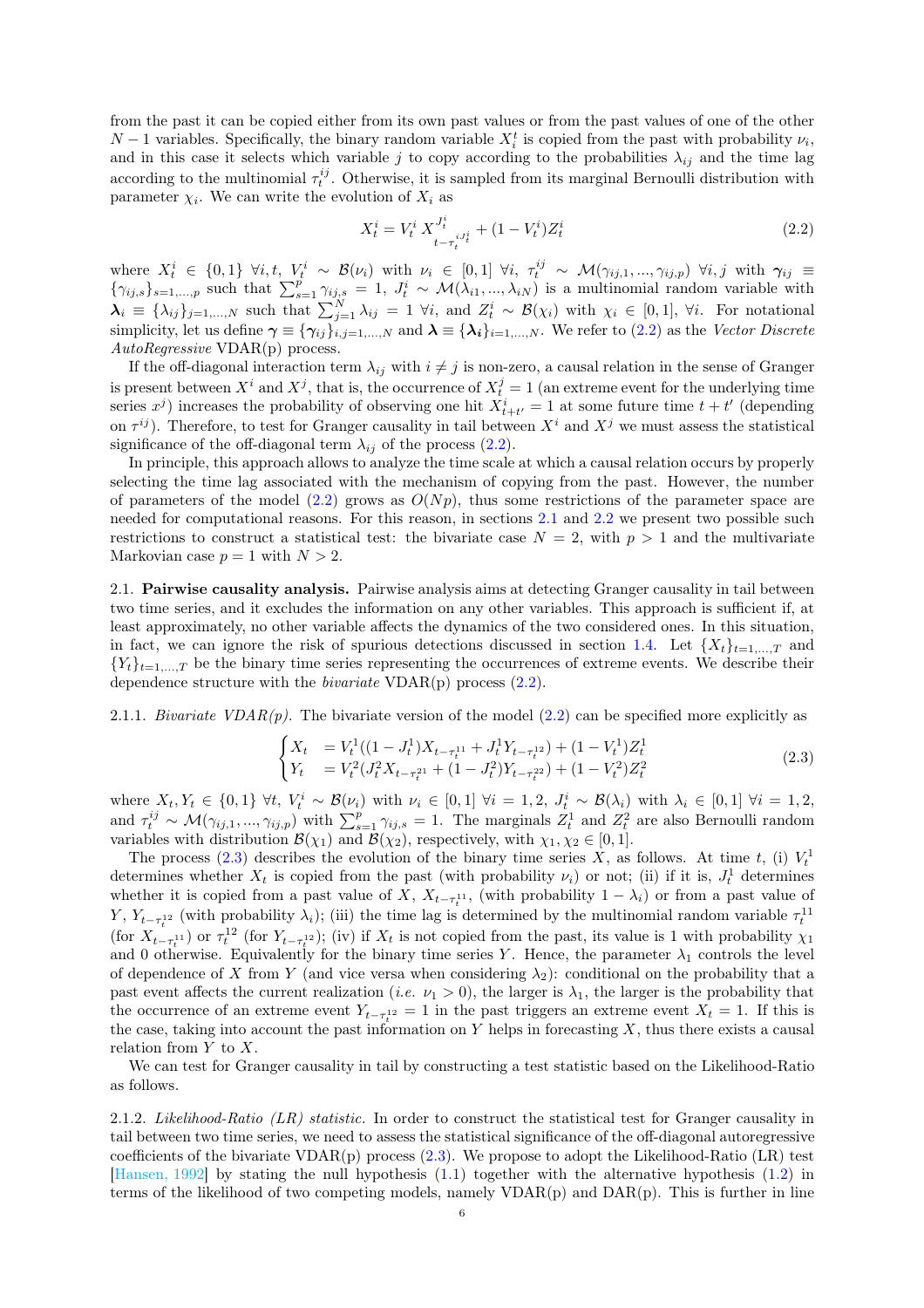with [\[Barnett et al., 2009,](#page-19-2) [Barnett and Bossomaier, 2012\]](#page-19-3), where authors notice that the GC (in mean) statistic may be formalized as a likelihood-ratio test.

The null hypothesis  $\mathbb{H}^0$  [\(1.1\)](#page-3-1) that the time series Y does not Granger-cause in tail the time series X can be stated as

$$
\mathbb{H}^{0}: \mathbb{P}^{DAR(p)}(X_{t}=1 | \{X_{t-s}\}_{s=1,\ldots,p}, \tilde{\nu}, \tilde{\gamma}, \tilde{\chi})
$$
\n
$$
= \mathbb{P}^{VDAR(p)}(X_{t}=1 | \{X_{t-s}\}_{s=1,\ldots,p}, \{Y_{t-s}\}_{s=1,\ldots,p}, \nu_{1}, \lambda_{1}, \gamma, \chi_{1}) \text{ a.s.}
$$
\n
$$
(2.4)
$$

<span id="page-6-0"></span>versus the alternative hypothesis  $\mathbb{H}^A$  [\(1.2\)](#page-3-3) formulated as

$$
\mathbb{H}^{A}: \mathbb{P}^{DAR(p)}(X_{t}=1 | \{X_{t-s}\}_{s=1,\dots,p}, \tilde{\nu}, \tilde{\gamma}, \tilde{\chi}) \neq \mathbb{P}^{VDAR(p)}(X_{t}=1 | \{X_{t-s}\}_{s=1,\dots,p}, \{Y_{t-s}\}_{s=1,\dots,p}, \nu_{1}, \lambda_{1}, \gamma, \chi_{1}) \text{ a.s.}
$$
\n(2.5)

<span id="page-6-3"></span>where  $\mathbb{P}^{DAR(p)}(X_t = 1 | \{X_{t-s}\}_{s=1,\dots,p}, \tilde{\nu}, \tilde{\gamma}, \tilde{\chi})$  is the probability of an extreme event for the DAR(p) model [\(2.1\)](#page-4-1), whereas  $\mathbb{P}^{VDAR(p)}(X_t = 1 | \{X_{t-s}\}_{s=1,..,p}, \{Y_{t-s}\}_{s=1,..,p}, \nu_1, \lambda_1, \gamma, \chi_1)$  is for the VDAR(p) model [\(2.3\)](#page-5-2).

Notice that the two considered models are nested, since the 'full' VDAR(p) model [\(2.3\)](#page-5-2) contains all the terms of the 'restricted' DAR(p) model [\(2.1\)](#page-4-1), but including also the 'off-diagonal' terms of interaction. Thus, to make testable the null hypothesis  $(2.4)$ , we can apply the likelihood-ratio test [\[Hansen, 1992\]](#page-20-22) to assess the goodness of fit of the two competing nested models by evaluating how much better the full model works with respect to the restricted one: if the null  $H^0$  is supported by the observed data, the likelihoods of the two competing models should not differ by more than sampling error. Thus, we test whether the likelihood-ratio is significantly different from one, or equivalently whether its natural logarithm is significantly different from zero.

For notation simplicity, let us define  $\theta_0 \equiv {\tilde{\nu}, \tilde{\gamma}, \tilde{\chi}}$  and  $\theta \equiv {\nu_1, \lambda_1, \gamma, \chi_1}$ , and indicate the likelihoods of the  $DAR(p)$  and  $VDAR(p)$  models as

$$
\begin{cases}\n\mathcal{L}_{0}(\theta_{0}) = \prod_{t=p+1}^{T} \mathbb{P}^{DAR(p)}(X_{t} | \{X_{t-s}\}_{s=1,\ldots,p}, \tilde{\nu}, \tilde{\gamma}, \tilde{\chi}), \\
\mathcal{L}(\theta) = \prod_{t=p+1}^{T} \mathbb{P}^{VDAR(p)}(X_{t} | \{X_{t-s}\}_{s=1,\ldots,p}, \{Y_{t-s}\}_{s=1,\ldots,p}, \nu_{1}, \lambda_{1}, \gamma, \chi_{1}).\n\end{cases}
$$
\n(2.6)

The likelihood-ratio is defined as

$$
LR \equiv \frac{\sup_{\theta_0 \in \Theta_0} \mathcal{L}_0(\theta_0)}{\sup_{\theta \in \Theta} \mathcal{L}(\theta)} = \frac{\mathcal{L}_0(\hat{\theta}_0)}{\mathcal{L}(\hat{\theta})}
$$
(2.7)

where  $\Theta_0$  and  $\Theta$  represent the domains of the parameters  $\theta_0$  and  $\hat{\theta}$ , and  $\hat{\theta}_0$  and  $\hat{\theta}$  are the Maximum Likelihood Estimators (MLE) of the  $DAR(p)$  and  $VDAR(p)$  models, respectively. Therefore, in order to apply the test, we need to know the quantiles of the distribution of LR corresponding to the desired significance of the test and the MLE of the two models.

In most cases, the exact distribution of LR is difficult to determine. However, assuming  $\mathbb{H}^0$  is true, there is a fundamental result by Samuel S. Wilks [\[Wilks, 1938,](#page-20-23) [Casella and Berger, 2002\]](#page-19-14): as the sample size  $T \to \infty$ , the test statistics

<span id="page-6-4"></span>
$$
\Lambda \equiv -2(\log \mathcal{L}_0(\hat{\theta}_0) - \log \mathcal{L}(\hat{\theta})). \tag{2.8}
$$

is asymptotically chi-squared distributed with number of degrees of freedom equal to the difference in dimensionality of  $\Theta$  and  $\Theta_0^3$  $\Theta_0^3$ . Hence, this implies that we can calculate the test statistics  $\Lambda$  given the data  $\{X_t, Y_t\}_{t=0,1,\dots,T}$  for finite T, and then compare  $\Lambda$  with the quantile of the chi-squared distribution corresponding to the desired statistical significance. We clearly expect that the larger is  $T$ , the better the test works.<sup>[4](#page-6-2)</sup>

The MLE of the  $DAR(p)$  and  $VDAR(p)$  models is relatively simple to derive, see Appendix [A.](#page-20-8) To improve the accuracy of the maximum likelihood estimation, it is convenient to use as a starting point of the algorithm the parameters obtained with the method of moments, namely the solution of the Yule-Walker equations for the  $DAR(p)$  and  $VDAR(p)$  models. In fact, Yule-Walker equations for  $DAR(p)$ and VDAR(p) are entirely equivalent to the ones of the autoregressive  $AR(p)$  and  $VAR(p)$  processes, respectively. The solution is a standard result of time series analysis, see [\[Tsay, 2005\]](#page-20-24). See Appendix [A](#page-20-8) for the technical details about the inference process.

<span id="page-6-1"></span> ${}^{3}\text{In}$  our case, this difference is equal to p, *i.e.* the order of the discrete autoregressive process [\(2.3\)](#page-5-2).

<span id="page-6-2"></span><sup>&</sup>lt;sup>4</sup>In fact, the convergence to the asymptotic  $\chi^2$ -distribution for the test statistic  $\Lambda$  is mirrored by the convergence of the rejection rate under the null hypothesis to the adopted confidence level, usually considered equal to 5%. In our case, this is verified for very large sample size  $(T \ge 5 \times 10^6)$ , thus pointing out the numerical consistency of the approach, despite the slow convergence rate. This behavior, however, opens to the possibility of considering other approaches, different from the Likelihood-Ratio test based on the Wilks' theorem, to define the test statistic of Granger causality in tail. For instance, a statistical test based on bootstrapping methods can be devised. This is left for future research.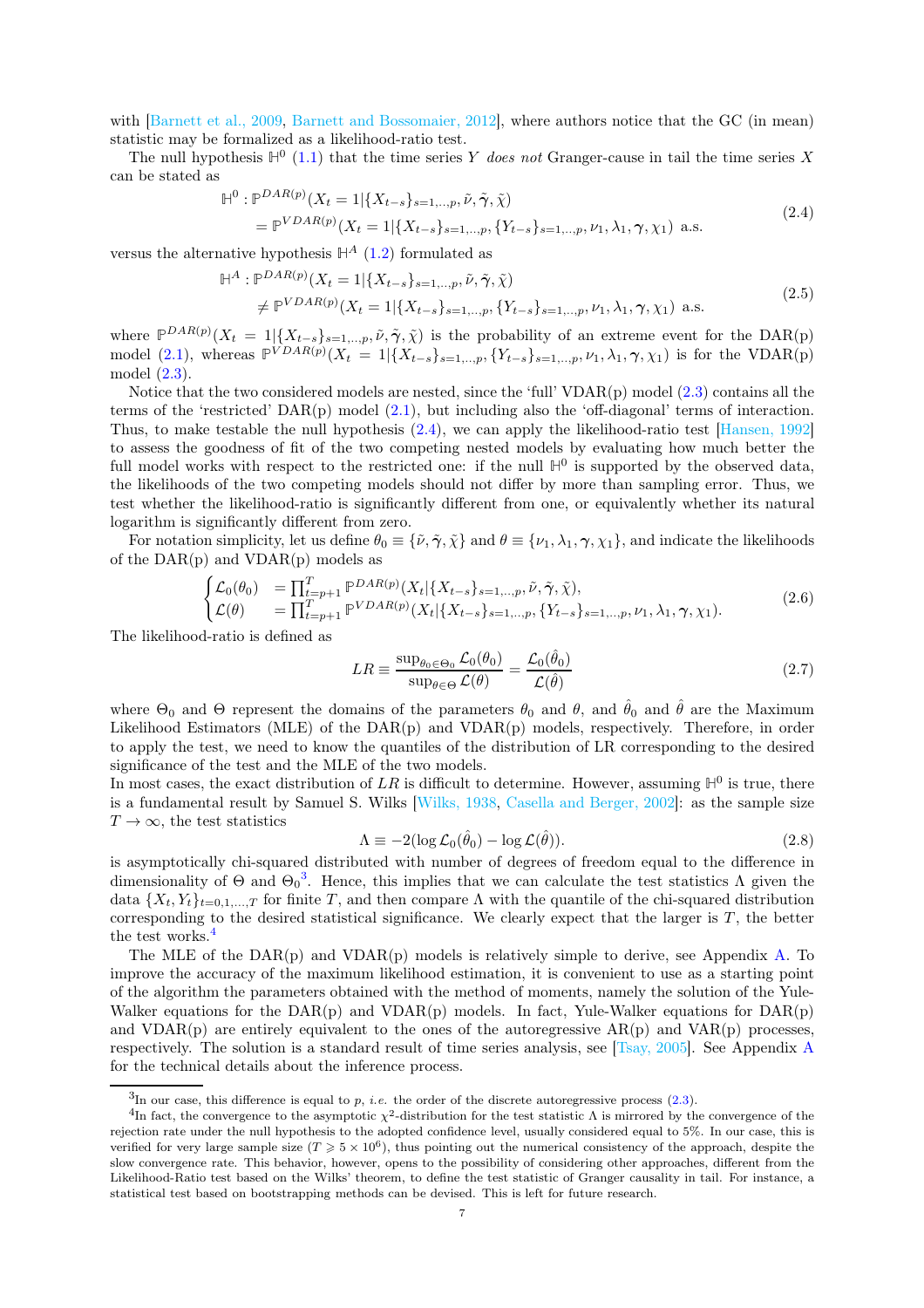<span id="page-7-1"></span>2.2. Multivariate causality analysis. The aim of the multivariate causality analysis is to detect a Granger causality in tail relation between a pair of time series, but extending the information set to all the relevant variables of the system under investigation. This framework accounts for the situation in which a variable is affected by several other variables (network effect). Let the  $N$  binary time series  ${X_t^i}_{t=1,\ldots,T}^{i=1,\ldots,N}$  describe the sequences of extreme events. We describe their dependence structure at unit time lag with the Markovian VDAR(1) model [\(2.2\)](#page-5-0) with  $p = 1$ . The Markovian restriction, as mentioned before, is necessary for computational reasons.

The VDAR(1) model is specified as

<span id="page-7-3"></span>
$$
X_t^i = V_t^i X_{t-1}^{J_t^i} + (1 - V_t^i) Z_t^i
$$
\n(2.9)

where  $X_t^i \in \{0,1\} \forall i, t, V_t^i \sim \mathcal{B}(\nu_i)$  with  $\nu_i \in [0,1] \forall i = 1, ..., N, J_t^i \sim \mathcal{M}(\lambda_{i1}, ..., \lambda_{iN})$  is a multinomial random variable with  $\lambda_i \equiv {\lambda_{ij}}_{j=1,\dots,N}$  such that  $\sum_{j=1}^{N} {\lambda_{ij}} = 1 \ \forall i = 1,\dots,N$ , and  $Z_t^i \sim \mathcal{B}(\chi_i)$  with  $\chi_i \in [0, 1], \forall i = 1, ..., N.$ 

The generic entry  $\lambda_{ij}$  of the matrix  $\lambda \equiv {\lambda_{ij}}_{i,j=1,...,N}$  determines the level of interaction between  $X^i$  and  $X^j$  if  $i \neq j$ , or self-interaction if  $i = j$  (diagonal elements). Hence, the presence of a Granger causality relation from  $X^j$  to  $X^i$  in the multivariate case can be tested by validating non-zero  $\lambda_{ij}$ .

In Statistical Inference, there exist many regularization methods that force the estimation algorithm to infer a less complex model by putting some parameters to zero, when not statistically significant. The two most widely used types of regularization are the so-called L1 (*i.e. LASSO*) and L2 regularization [\[Hastie et al., 2005\]](#page-20-25). Recently, Decimation [\[Decelle and Ricci-Tersenghi, 2014\]](#page-19-15) has been proposed to infer the topology of the interaction network in models with pairwise interactions between binary random variables. The Decimation method has proved to be very efficient in recovering the network of interactions for a specific logistic regression model, namely the Ising model, in both static [\[Decelle and Ricci-Tersenghi, 2014\]](#page-19-15) and kinetic [\[Decelle and Zhang, 2015,](#page-19-16) [Campajola et al., 2019,](#page-19-17) [Campajola et al., 2020B\]](#page-19-18) cases, by setting the weakest interaction couplings to zero iteratively. Here, we adopt the Decimation method to validate the entries of the matrix  $\lambda$  estimated by maximum likelihood (see Appendix [A](#page-20-8) for the technical details). The validated off-diagonal couplings constitute the detected causality relations.

# 3. Monte Carlo simulations

<span id="page-7-0"></span>In this section we use Monte Carlo simulations to analyze the performance of the proposed methods and to compare it with [\[Hong et al., 2009\]](#page-20-0). A first analysis (section [3.1\)](#page-7-2) is performed simulating two time series using the bivariate VDAR $(p)$  [\(2.3\)](#page-5-2) as data generating process and then testing for a causality relation with the two methods. The two methods' performances are compared on the basis of their False Positive Rate (FPR) and True Positive Rate (TPR). Then, in section [3.2,](#page-10-0) we perform the same analysis using alternative data generating processes, specifically the GARCH-type models (adopted in [\[Hong et al., 2009\]](#page-20-0)) and the bivariate VDAR(1) with non-independent marginals, to verify the numerical consistency of the proposed parametric Likelihood-Ratio test of Granger causality in tail even when the data generating process is not correctly specified. In these pairwise settings, we point out the drawbacks of the method of [\[Hong et al., 2009\]](#page-20-0) which are naturally solved by using the proposed approach. Then, in section [3.3](#page-12-0) we move to a setting in which the pairwise approximation is not correct, by simulating time series with a multivariate VDAR(1) process. We show that the multivariate generalization of our method does not give rise to the spurious effects that are instead found by the [\[Hong et al., 2009\]](#page-20-0) method in this case.

<span id="page-7-2"></span>3.1. Bivariate VDAR(p) as data generating-process. In the bivariate VDAR(p) process  $(2.3)$ , a causal interaction from Y to X is present when  $\lambda_1 > 0$ . Therefore, the null hypothesis  $\mathbb{H}^0$  in [\(2.4\)](#page-6-0) is true when  $\lambda_1 = 0$ , while the alternative hypothesis  $\mathbb{H}^A$  in [\(2.5\)](#page-6-3) is true when  $\lambda_1 > 0$ . We generated time series of X and Y of length T for different values of T with the bivariate VDAR(p) model for  $p = 1, 2$  and different values of  $\lambda_1$  $\lambda_1$ . Table 1 reports the rejection rate of  $\Lambda$  in [\(2.8\)](#page-6-4) for the proposed test of Granger causality in tail, in particular the False Positive Rate (FPR), i.e. the percentage of rejections of the null hypothesis when  $\lambda_1 = 0$ , and the True Positive Rate (TPR), *i.e.* the percentage of rejections of the null hypothesis when  $\lambda_1 > 0$ . The Likelihood-Ratio (LR) test has appropriate size for all T, *i.e.* FPR is below the 5% significance level. It also has a good power under the alternative hypothesis  $\mathbb{H}^A$  in [\(2.5\)](#page-6-3), *i.e.* it is successful at recognizing true causality when  $\lambda_1 > 0$ , and it becomes more powerful as T increases. The TPR, as expected, increases with the degree of causal interaction (*i.e.*  $\lambda_1$ ), that is, interactions are increasingly detected when they are stronger.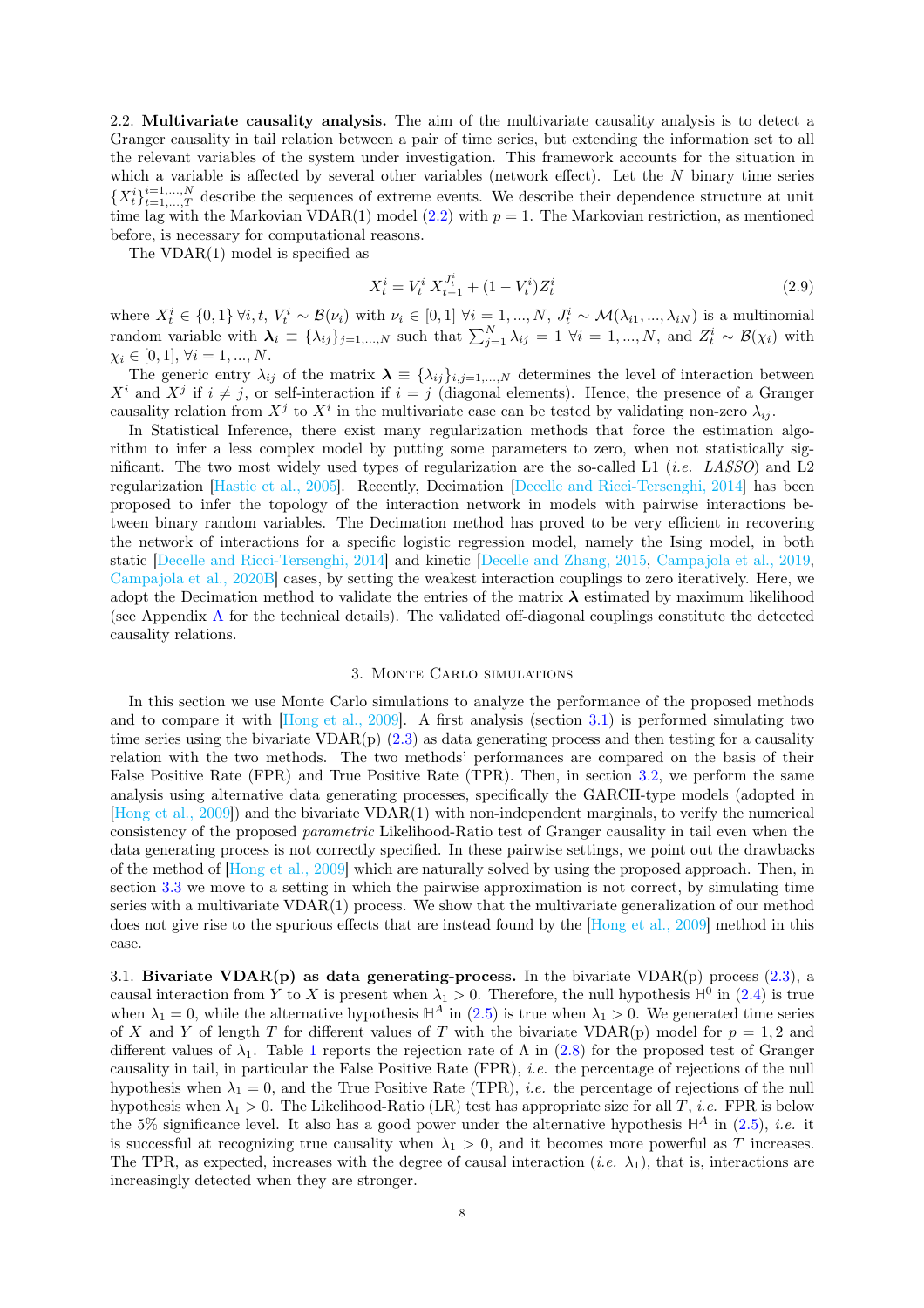Size and power at the 5% significance level of the proposed test of GC in tail.

| $\bf DGP:$<br>VDAR(1) | $_{\rm FPR}$<br>$\lambda_1=0$ | <b>TPR</b><br>$\lambda_1=0.01$ | <b>TPR</b><br>$\lambda_1=0.025$ | TPR<br>$\lambda_1=0.05$ | <b>TPR</b><br>$\lambda_1=0.1$ | TPR<br>$\lambda_1=0.25$ | TPR<br>$\lambda_1=0.5$ | TPR<br>$\lambda_1=0.75$ |
|-----------------------|-------------------------------|--------------------------------|---------------------------------|-------------------------|-------------------------------|-------------------------|------------------------|-------------------------|
| $T=500$               | 0.02                          | 0.04                           | 0.08                            | 0.11                    | 0.24                          | 0.57                    | 0.94                   | 1.00                    |
| $T = 1000$            | 0.02                          | 0.03                           | 0.08                            | 0.17                    | 0.36                          | 0.89                    | 1.00                   | 1.00                    |
| $T = 2000$            | 0.02                          | 0.04                           | 0.10                            | 0.25                    | 0.60                          | 0.99                    | 1.00                   | 1.00                    |
| $T = 5000$            | 0.02                          | 0.05                           | 0.20                            | 0.49                    | 0.92                          | 1.00                    | 1.00                   | 1.00                    |
| $T = 10000$           | 0.03                          | 0.10                           | 0.33                            | 0.79                    | 0.99                          | 1.00                    | 1.00                   | 1.00                    |
|                       |                               |                                |                                 |                         |                               |                         |                        |                         |
| $\bf DGP:$            |                               |                                |                                 |                         |                               |                         |                        |                         |
|                       | <b>FPR</b>                    | <b>TPR</b>                     | <b>TPR</b>                      | TPR                     | <b>TPR</b>                    | <b>TPR</b>              | <b>TPR</b>             | TPR                     |
| VDAR(2)               | $\lambda_1=0$                 | $\lambda_1=0.01$               | $\lambda_1 = 0.025$             | $\lambda_1=0.05$        | $\lambda_1=0.1$               | $\lambda_1=0.25$        | $\lambda_1=0.5$        | $\lambda_1=0.75$        |
| $T=500$               | 0.01                          | 0.02                           | 0.03                            | 0.05                    | 0.09                          | 0.32                    | 0.71                   | 0.92                    |
| $T = 1000$            | 0.02                          | 0.03                           | 0.05                            | 0.06                    | 0.19                          | 0.68                    | 0.93                   | 0.99                    |
| $T = 2000$            | 0.01                          | 0.02                           | 0.05                            | 0.12                    | 0.40                          | 0.94                    | 1.00                   | 1.00                    |
| $T = 5000$            | 0.01                          | 0.02                           | 0.10                            | 0.26                    | 0.76                          | 1.00                    | 1.00                   | 1.00                    |

<span id="page-8-0"></span>Table 1. False Positive Rate (FPR) and True Positive Rate (TPR) of the test statistic  $\Lambda$  [\(2.8\)](#page-6-4) under the null  $\mathbb{H}^0$  that Y 'does not Granger cause' X in [\(2.4\)](#page-6-0) with data generated according to the VDAR(p) model [\(2.3\)](#page-5-2) for different values of  $\lambda_1$  and different sample sizes T. The parameters of the VDAR(p) model are:  $\nu_1, \nu_2 = 0.5$ ,  $\chi_1, \chi_2 = 0.05$ ,  $\lambda_2 = 0$ , and  $\gamma_{ij} = 0.5 \forall i, j = 1, 2$  in the case  $p = 2$ . Notice that data are generated with  $p = 1$  (above) or  $p = 2$  (below), but in obtaining the test statistic  $\Lambda$  [\(2.8\)](#page-6-4) p is inferred according to the Bayesian Information Criterion (see Appendix  $A$ ), thus no prior information on the time lag order is used when applying the proposed test. Each rejection rate is computed over a sample of 500 seeds.

Size and power at the 5% significance level of the test of GC in tail by [\[Hong et al., 2009\]](#page-20-0).

| $\bf DGP:$  | <b>FPR</b>    | $_{\rm \bf TPR}$ | <b>TPR</b>        | <b>TPR</b>       | TPR             | <b>TPR</b>       | <b>TPR</b>      | TPR                |
|-------------|---------------|------------------|-------------------|------------------|-----------------|------------------|-----------------|--------------------|
| VDAR(1)     | $\lambda_1=0$ | $\lambda_1=0.01$ | $\lambda_1=0.025$ | $\lambda_1=0.05$ | $\lambda_1=0.1$ | $\lambda_1=0.25$ | $\lambda_1=0.5$ | $\lambda_1 = 0.75$ |
| $T=500$     | 0.13          | 0.18             | 0.23              | 0.30             | 0.47            | 0.75             | 0.96            | 1.00               |
| $T = 1000$  | 0.20          | 0.19             | 0.27              | 0.38             | 0.55            | 0.94             | 1.00            | 1.00               |
| $T = 2000$  | 0.21          | 0.23             | 0.31              | 0.43             | 0.75            | 0.99             | 1.00            | 1.00               |
| $T = 5000$  | 0.19          | 0.28             | 0.41              | 0.67             | 0.95            | 1.00             | 1.00            | 1.00               |
| $T = 10000$ | 0.23          | 0.32             | 0.51              | 0.87             | 0.99            | 1.00             | 1.00            | 1.00               |
|             |               |                  |                   |                  |                 |                  |                 |                    |
|             |               |                  |                   |                  |                 |                  |                 |                    |
| DGP:        | $_{\rm FPR}$  | TPR              | <b>TPR</b>        | TPR              | <b>TPR</b>      | <b>TPR</b>       | <b>TPR</b>      | TPR                |
| VDAR(2)     | $\lambda_1=0$ | $\lambda_1=0.01$ | $\lambda_1=0.025$ | $\lambda_1=0.05$ | $\lambda_1=0.1$ | $\lambda_1=0.25$ | $\lambda_1=0.5$ | $\lambda_1 = 0.75$ |
| $T=500$     | 0.13          | 0.14             | 0.17              | 0.18             | 0.34            | 0.67             | 0.94            | 0.99               |
| $T = 1000$  | 0.19          | 0.18             | 0.23              | 0.29             | 0.41            | 0.88             | 0.99            | 1.00               |
| $T = 2000$  | 0.20          | 0.22             | 0.27              | 0.33             | 0.63            | 0.98             | 1.00            | 1.00               |
| $T = 5000$  | 0.18          | 0.21             | 0.30              | 0.51             | 0.90            | 1.00             | 1.00            | 1.00               |

<span id="page-8-1"></span>Table 2. False Positive Rate (FPR) and True Positive Rate (TPR) associated with the test by  $[\text{Hong et al., 2009}]$  under the null  $\mathbb{H}^0$  that Y 'does not Granger cause' X with data generated according to the VDAR(p) model [\(2.3\)](#page-5-2) for different values of  $\lambda_1$  and different sample sizes  $T$ . The test statistic is computed by using the Daniell kernel with  $M = 5$ . The parameters of the VDAR(p) model are:  $\nu_1, \nu_2 = 0.5$ ,  $\chi_1, \chi_2 = 0.05$ ,  $\lambda_2 = 0$ , and  $\gamma_{ij} = 0.5 \ \forall i, j = 1, 2$  in the case  $p = 2$ . Each rejection rate is computed over a sample of 500 seeds.

We repeated the same analysis using the test of Granger causality in tail by [\[Hong et al., 2009\]](#page-20-0), see Table [2.](#page-8-1) The test of Hong et al. tends to over-reject significantly the null hypothesis at the 5% level, when data are generated with zero causal interaction, *i.e.* FPR is much larger than 0.05. This effect seems independent from the sample size  $T$ . At the same time, it displays a good power under the alternative hypothesis for  $\lambda_1 > 0$ , and the performances become better as T increases.

We remark that, for a given value of the significance level, the method by Hong et al. shows a higher TPR with respect to our method (for fixed  $\lambda_1$ ), but at the expense of a higher FPR. A fairer comparison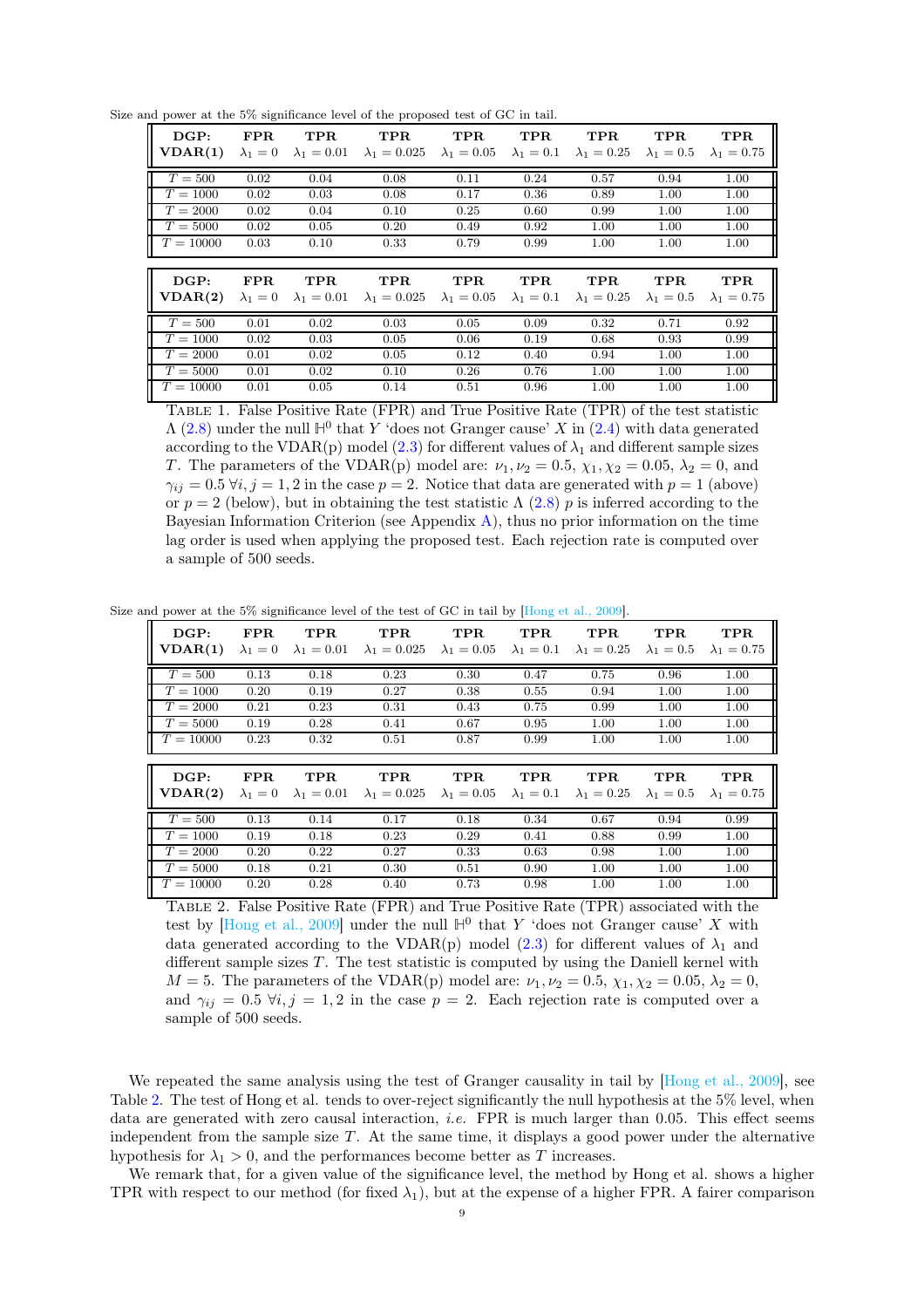

<span id="page-9-0"></span>Figure 1. Receiving Operating Characteristic (ROC) curves built with the p-values associated with the test statistics of either the Likelihood-Ratio (LR) method [\(2.8\)](#page-6-4) and the kernel-based non-parametric approach of [\[Hong et al., 2009\]](#page-20-0), used as binary classifiers depending on some threshold value, *i.e.* the test significance level. Data are generated by the bivariate VDAR(1) model with  $T = 10000$ , under the null  $H^0$  in [\(2.4\)](#page-6-0) or under the alternative hypothesis  $\mathbb{H}^A$  in [\(2.5\)](#page-6-3), with one half probability over a sample of 5000 simulations. The adopted model parameters are:  $\nu_1 = 0.1$ ,  $\nu_2 = 0$ ,  $\chi_1, \chi_2 = 0.05$ ,  $\lambda_2 = 0$ , and  $\lambda_1 = 0$  under the null  $\mathbb{H}^0$ ,  $\lambda_1 \sim \mathcal{U}(0, 0.25)$  (left) or  $\lambda_1 \sim \mathcal{U}(0.25, 0.75)$  (right) under the alternative hypothesis  $\mathbb{H}^A$ . In implementing the LR test, the blue curve is obtained by imposing the order  $p = 1$  of the autoregressive process, whereas the black dotted curve (hidden under the blue curve) is obtained by optimally selecting the order  $p$  with the Bayesian Information Criterion (see Appendix [A\)](#page-20-8). The method by Hong et al. is implemented with the Daniell kernel with a  $M = 5$  (red solid line) or  $M = 10$  (red dotted line).

between the two methods can be performed building the Receiving Operating Characteristic (ROC) curve associated with the two statistical methods, which allows to compare the TPRs of the two methods for a given FPR (Fig. [1\)](#page-9-0). The curve corresponding to one method is built by plotting the points (FPR, TPR) obtained with the corresponding method for varying threshold values (i.e. significance levels). We therefore simulated data according to the VDAR $(1)$  $(1)$  process (details in the caption of Fig. 1), both with and without causality, and computed the FPR and TPR obtained by the two methods, resulting in the curves in Figure [1.](#page-9-0) For a given FPR, the best causality method displays the largest TPR. The results are shown in Figure [1](#page-9-0) for the two cases of low or high causality. In the low causality case, time series with causality are generated by the VDAR(1) model with  $\lambda_1 \sim \mathcal{U}(0, 0.25)$ , while in the high causality case with  $\lambda_1 \sim \mathcal{U}(0.25, 0.75)$ . In both cases, we can notice that the novel approach outperforms the non-parametric method by [\[Hong et al., 2009\]](#page-20-0). It is worth noting that we are able to identify correctly the time scale of the causal interaction, as evident from the superposition of the ROC curves built for VDAR(1) and  $VDAR(p)$  models: in the first case, the order of the autoregressive process is imposed by hand, whereas in the second case the order p is optimally selected (*i.e.*  $p = 1$ ) by the Bayesian Information Criterion during the Maximum Likelihood Estimation process, as explained in Appendix [A.](#page-20-8)

Now, we show that when there is a unidirectional causal relation between two time series (e.g.,  $Y$ ) causes  $X$  but not the converse), in the presence of non-zero autocorrelation the test by Hong et al. shows a very high FPR due to the mistaken detection of the inverse causal relation (from  $X$  to  $Y$ ), while our LR test has a small FPR rate. To show this, we consider data generated by the VDAR(1) model [\(2.3\)](#page-5-2) with  $\lambda_1 = 0.5$  (Y Granger-causes X) but  $\lambda_2 = 0$  (X does not Granger cause Y), and varying the parameter  $\nu_2$  which determines how much the binary time series of Y is autocorrelated. We then test for a Granger causality from X to Y with the method by Hong et al. Table [3](#page-10-1) shows the results of the numerical exercise. The rate of false rejections for the test of Hong et al. is increasing as the autocorrelation of binary time series increases, eventually converging to one. For the novel LR test based on the  $VDAR(p)$  model, instead, the rate is below the level of the test significance, i.e. 5% (see the values in the brackets in Table [3\)](#page-10-1). The poor performance of the non-parametric method by [\[Hong et al., 2009\]](#page-20-0) can be understood by the following argument. The method tests for non-zero lagged cross-correlations between the two binary time series. Now, assume that the series are generated according to the VDAR(1) model with  $\lambda_1 > 0$ ,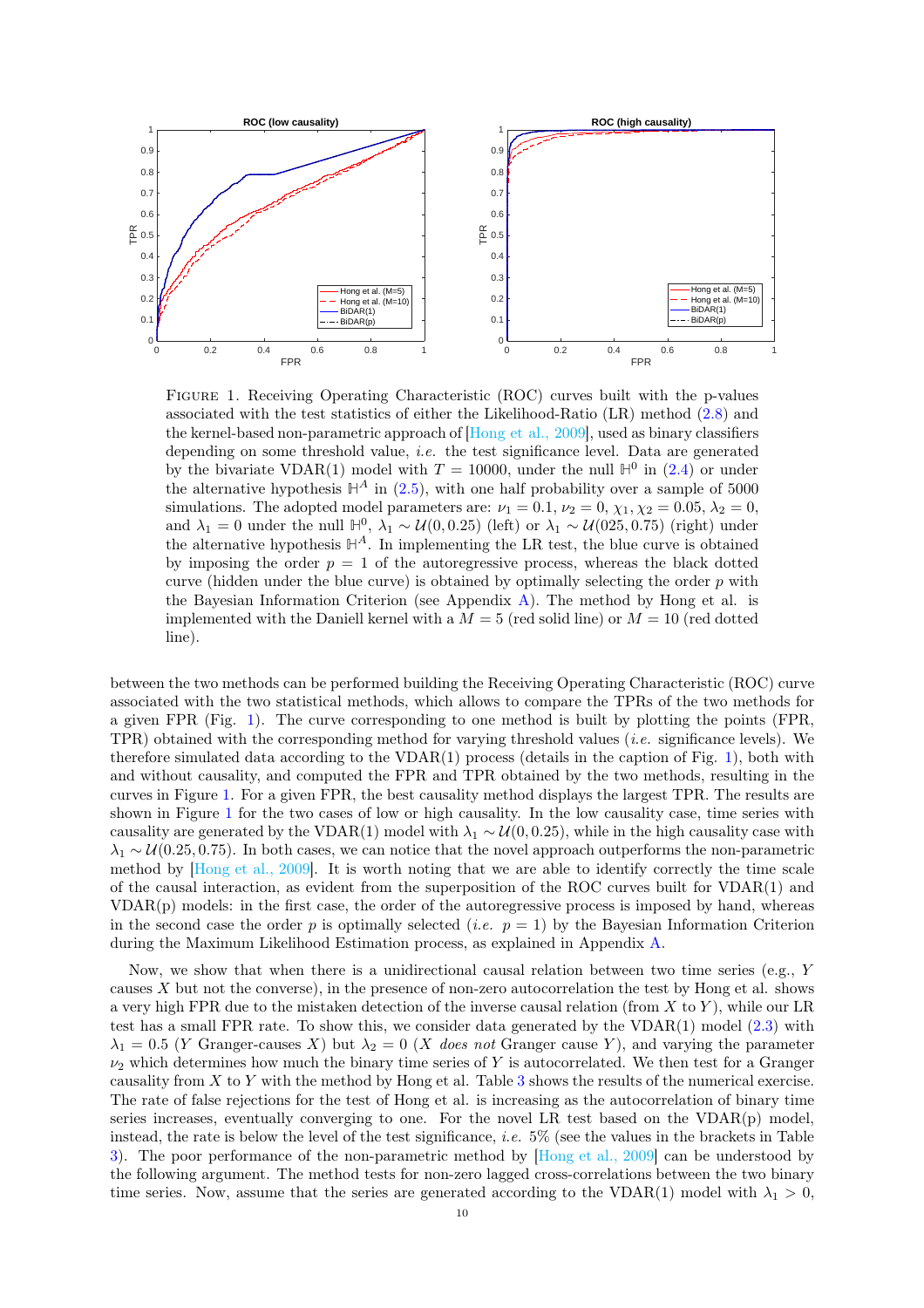Size at the 5% significance level of the test of GC in tail by Hong et al. [\[Hong et al., 2009\]](#page-20-0).

| DGP:<br>VDAR(1) | FPR.<br>$\nu_2 = 0$ | <b>FPR</b><br>$\nu_2 = 0.05$ | FPR.<br>$\nu_2 = 0.25$ | FPR.<br>$\nu_2 = 0.3$ | $_{\rm\bf FPR}$<br>$\nu_2 = 0.4$ | <b>FPR</b><br>$\nu_2 = 0.5$ | FPR.<br>$\nu_2 = 0.75$ |
|-----------------|---------------------|------------------------------|------------------------|-----------------------|----------------------------------|-----------------------------|------------------------|
| $M=5$           | 0.07(0.02)          | 0.07(0.03)                   | 0.15(0.02)             | 0.36(0.02)            | 0.87(0.02)                       | 0.99(0.01)                  | 1.00(0.01)             |
| $M=10$          | 0.06(0.02)          | 0.06(0.02)                   | 0.16(0.02)             | 0.31(0.02)            | 0.84(0.01)                       | 0.99(0.02)                  | 1.00(0.03)             |
| $M=15$          | 0.06(0.02)          | 0.07(0.01)                   | 0.16(0.02)             | 0.27(0.02)            | 0.80(0.02)                       | 0.99(0.01)                  | 1.00(0.01)             |
| $M=20$          | 0.08(0.02)          | 0.08(0.02)                   | 0.16(0.02)             | 0.30(0.02)            | 0.77(0.02)                       | 0.99(0.02)                  | 1.00(0.01)             |

<span id="page-10-1"></span>Table 3. False Positive Rate (FPR) obtained for the test by [\[Hong et al., 2009\]](#page-20-0) under the null  $\mathbb{H}^0$  that X 'does not Granger cause' Y with data generated according to the VDAR(1) model [\(2.3\)](#page-5-2) for different values of  $\nu_2$  and sample sizes  $T = 10000$ . The test statistic is computed by using the Daniell kernel with different values of  $M$ . The parameters of the VDAR(1) model are:  $\nu_1 = \nu_2$ ,  $\chi_1, \chi_2 = 0.05$ ,  $\lambda_1 = 0.5$ , and  $\lambda_2 = 0$ . Each rejection rate is computed over a sample of 500 seeds. Values in the brackets represent instead the FPR of the LR test based on the test statistic [\(2.8\)](#page-6-4).

| $\bf DGP:$<br>VDAR(1)             | $H_0$ | $\mathbb{H}^A$ |
|-----------------------------------|-------|----------------|
| $\chi_{1,2} = 3 \times 10^{-7}$   | 0.001 | 0.831          |
| $\chi_{1,2} = 2.6 \times 10^{-3}$ | 0.013 | 0.958          |
| $\chi_{1,2} = 8.6 \times 10^{-7}$ | 0.020 | 0.986          |

<span id="page-10-2"></span>TABLE 4. Size and power at the 5% significance level of the LR test of GC in tail, with statistic  $\Lambda$  [\(2.8\)](#page-6-4) under the null  $\mathbb{H}^0$  that Y 'does not Granger cause' X, with data generated according to the VDAR(1) model for  $T = 98000$  with  $\nu_1, \nu_2 \sim U([0, 1]), \lambda_1, \lambda_2 = 0$ , and  $\chi_1, \chi_2$  as indicated. Then, under the alternative hypothesis  $\mathbb{H}^A$  that Y 'does Granger cause' X, data are generated with  $\nu_1, \nu_2, \lambda_1, \lambda_2 \sim U([0, 1])$  and  $\chi_1, \chi_2$  as indicated. Each rejection rate is computed over a sample of 1000 seeds.

 $\lambda_2 = 0, \nu_2 > 0$ . The fact that  $\lambda_1 > 0$  implies, clearly, a non-zero covariance  $\mathbb{E}(\tilde{X}_t \tilde{Y}_{t-1}) \neq 0$ , where the tilde is for indicating the mean subtracted variable. However, since Y is autocorrelated ( $\nu_2 > 0$ ), this will also imply a non-zero covariance

$$
\mathbb{E}(\tilde{Y}_t \tilde{X}_{t-1}) = \mathbb{E}(V_t^2 (J_t^2 \tilde{X}_{t-1} \tilde{X}_{t-1} + (1 - J_t^2) \tilde{Y}_{t-1} \tilde{X}_{t-1}) + (1 - J_t^2) \tilde{Z}_t^2 \tilde{X}_{t-1}) =
$$
  
\n
$$
= \nu_2 \mathbb{E}(\tilde{X}_{t-1} \tilde{Y}_{t-1}) =
$$
  
\n
$$
= \nu_2 \mathbb{E}(V_{t-1}^2 (J_{t-1}^2 \tilde{X}_{t-1} \tilde{X}_{t-2} + (1 - J_{t-1}^2) \tilde{X}_{t-1} \tilde{Y}_{t-2}) + (1 - J_{t-1}^2) \tilde{X}_{t-1} \tilde{Z}_{t-1}^2) =
$$
  
\n
$$
= (\nu_2)^2 \mathbb{E}(\tilde{X}_{t-1} \tilde{Y}_{t-2}) \neq 0,
$$
  
\n(3.1)

where we used  $\mathbb{E}(\tilde{X}_t) = 0$ ,  $\mathbb{E}(\tilde{Z}_t^2) = 0$ ,  $\mathbb{E}(V_t^2) = \nu_2$ , and  $\mathbb{E}(J_t^2) = 0$ . Therefore, the method by Hong et al. tends to falsely detect causation from  $X$  to  $Y$  because of this non-zero lagged cross-correlation. This spurious effect is increasing with the autocorrelation itself. Our novel approach, on the contrary, is able to capture both cross- and auto- correlations between binary time series, separately, thus validating the correct direction of the causality relation (within the significance level).

To conclude this section, we repeat a similar Monte Carlo exercise for the Likelihood-Ratio test, but with data generated by the VDAR(1) model with sample size  $T = 98,000$  and three specific values for the  $\chi_1, \chi_2$  parameters. This is done in view of the empirical application below, where financial time series of extreme events display often a very low frequency of tail events, thus associated with small  $\chi_1$  and  $\chi_2$ . In particular, in Table [4](#page-10-2) we report the size and power of the LR test associated with the minimum, the mean, and the maximum values of  $\chi_1, \chi_2$  observed in empirical data. In all cases, we can notice that the LR test has appropriate size under the null  $\mathbb{H}^0$  (below the 5% significance level), and good power under the alternative hypothesis **H** A.

<span id="page-10-0"></span>3.2. Alternative data generating process. We repeat the Monte Carlo exercise for pairwise causality analysis with the data generating process adopted in [\[Hong et al., 2009\]](#page-20-0). They consider a GARCH-type model for the underlying time series  $x_1$  and  $x_2$ , from which the binary time series of extreme events are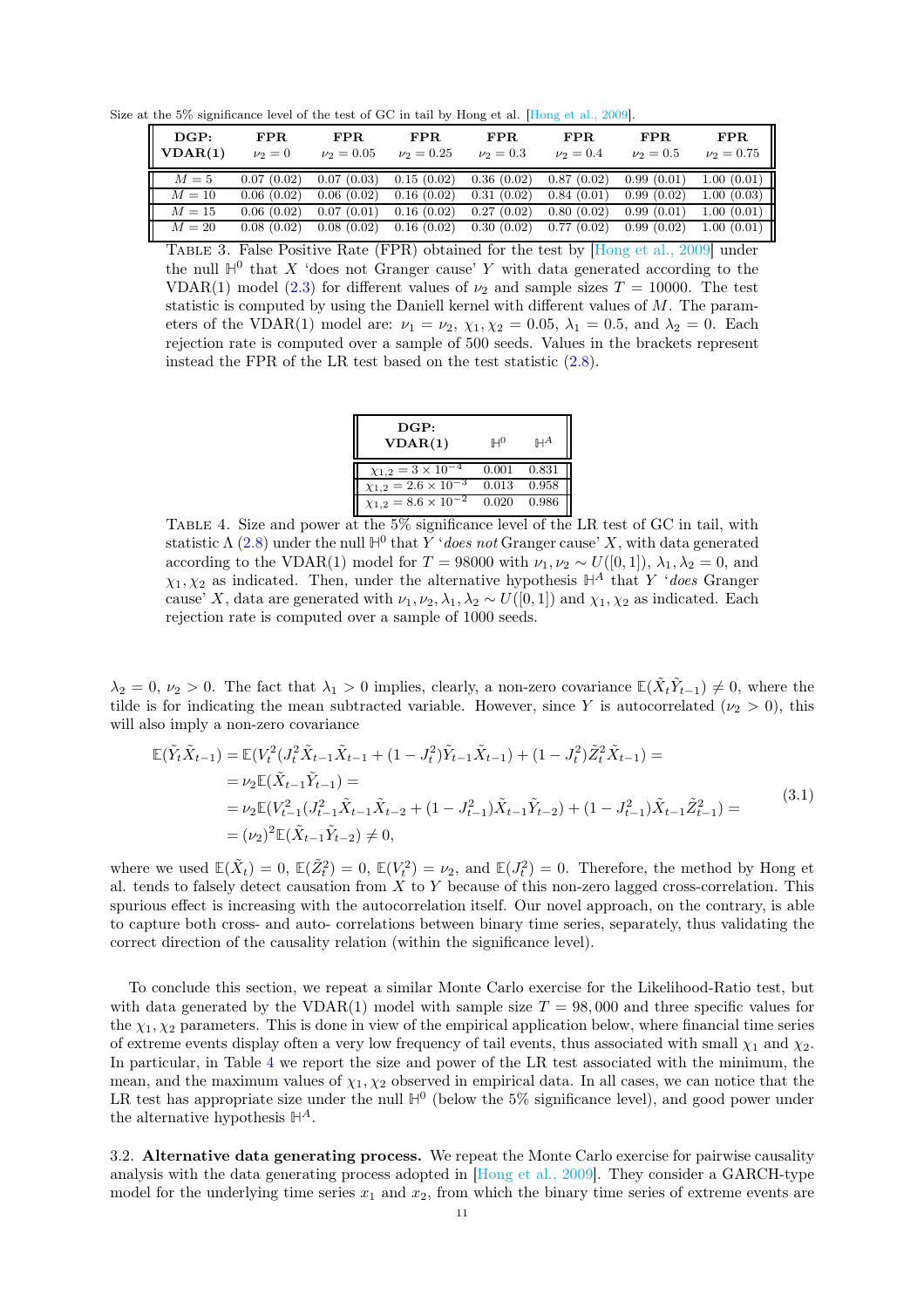extracted. The model is the following:

$$
\begin{cases}\n x_{i,t} = \beta_{i1} x_{1,t-1} + \beta_{i2} x_{2,t-1} + u_{i,t}, \quad i = 1, 2 \\
 u_{i,t} = \sigma_{i,t} \epsilon_{i,t} \\
 \sigma_{i,t}^2 = \gamma_{i,0} + \gamma_{i,1} \sigma_{i,t-1}^2 + \gamma_{i,2} u_{1,t-1}^2 + \gamma_{i,3} u_{2,t-1}^2 \\
 \epsilon_{i,t} \sim N(0,1), \quad i.i.d. \ r.v. \ \forall i = 1, 2,\n\end{cases}
$$
\n(3.2)

where the variance of  $x_1$  and  $x_2$  is described by a GARCH(1,1) process, but including also off-diagonal dependencies through the mixed terms  $u_2^2$  and  $u_1^2$ , respectively for  $x_1$  and  $x_2$ . Then, the realization at time t of the process is the sum of the innovation term (as in the standard  $GARCH(1,1)$ ) plus a linear combination of the past realizations at time  $t - 1$  of the two processes (similarly to standard vector autoregressive VAR(1) model). The following parameterization is used

$$
\begin{cases}\n(\beta_{11}, \beta_{12}, \gamma_{10}, \gamma_{11}, \gamma_{12}, \gamma_{13}) = (0.5, b, 0.1, 0.6, 0.2, c) \\
(\beta_{21}, \beta_{22}, \gamma_{20}, \gamma_{21}, \gamma_{22}, \gamma_{23}) = (0, 0.5, 0.1, 0.6, 0, 0.2).\n\end{cases}
$$
\n(3.3)

In particular, the authors consider the following cases: NULL (no Granger causality in tail) when  $b =$  $c = 0$ ; ALTER1 (Granger causality in tail from mean)  $b = 2, c = 0$ ; ALTER2 (Granger causality in tail from variance) when  $b = 0, c = 0.7$ .

For each individual time series, the authors propose to estimate by means of the Quasi-MLE method the following GARCH-type model (without off-diagonal interaction terms)

$$
\begin{cases}\n x_{i,t} = \beta_{i1} x_{1,t-1} + u_{i,t}, \quad i = 1, 2 \\
 u_{i,t} = \sigma_{i,t} \epsilon_{i,t} \\
 \sigma_{i,t}^2 = \gamma_{i,0} + \gamma_{i,1} \sigma_{i,t-1}^2 + \gamma_{i,2} u_{i,t-1}^2 \\
 \epsilon_{i,t} \sim N(0,1), \quad i.i.d. \ r.v. \ \forall i = 1, 2,\n\end{cases}
$$
\n(3.4)

then using both the estimated parameters and the filtered series to find at each time the Value at Risk  $VaR_{5\%}, i.e.$  the 5% left quantile corresponding to  $-1.64 \hat{\sigma}_{i,t}$  under the hypothesis of Gaussianity. Hence, we can obtain the binary time series of extreme events according to the condition  $x_{i,t} < -1.64 \hat{\sigma}_{i,t}$  which identifies the (left) tail events for the the time series  $x_i$ <sup>[5](#page-11-0)</sup>

We apply the two tests for Granger causality in tail to data generated in the three different cases, namely NULL, ALTER1, and ALTER2. Under NULL, there is no Granger causality in tail from  $x_2$  to  $x_1$ , thus we can study the size of each method, *i.e.* the False Positive Rate (FPR), by testing under the null hypothesis that  $x_2$  'does not Granger-cause in tail'  $x_1$ . On the other hand, there exists Granger causality in tail from  $x_2$  to  $x_1$  under both ALTER1 and ALTER2, but for different underlying effects. Under ALTER1,  $x_2$  triggers an extreme event for  $x_1$  by 'moving' the conditional mean of the distribution of  $x_1$ . Under ALTER2,  $x_2$  modifies the conditional variance of the distribution of  $x_1$ , thus increasing, e.g. , the probability of a tail event. In both cases, we can study the power of each test of Granger causality in tail by finding the rate of rejections of the null hypothesis that  $x_2$  'does not Granger-cause in tail'  $x_1$ . The results for both tests are shown in Table [5.](#page-12-1) In comparing the finite size performances, the method by [\[Hong et al., 2009\]](#page-20-0) slightly outperforms ours.

As in the previous section, for a fair comparison we build the ROC curves associated with the two methods, see Figure [2.](#page-13-0) We simulated data according to the GARCH-type model, either without (NULL case) and with (ALTER1 case in the left panel, ALTER2 case in the right panel) causality, and computed the FPR and TPR obtained by the two methods. We used a large sample size  $T = 10000$ . For both mechanisms of causality, ALTER1 and ALTER2, our method displays a very good performance as testified by the area under the (ROC) curve really close to one, a signal of high prediction power. Nevertheless, the test by Hong et al. is more powerful in detecting causality, especially under ALTER2. Therefore, when data are generated by the considered GARCH-type models and in the pairwise scenario, the nonparametric approach by [\[Hong et al., 2009\]](#page-20-0) performs slightly better than the proposed LR test.

However, there are cases when, even if the data generating process is not correctly specified, the parametric approach works better. In fact, consider the bivariate VDAR(1) model [\(2.3\)](#page-5-2) with  $p = 1$ as data generating process, but with a general dependence structure between the Bernoulli marginal distributions, *i.e.*  $Z_t^1$  and  $Z_t^2$  in [\(2.3\)](#page-5-2), described by a Gaussian copula. A positive (instantaneous) correlation structure between extreme events of prices (usually referred as jumps in this context) is quite common in financial markets, see  $e.g.$  an empirical study on synchronization of large price movements

<span id="page-11-0"></span><sup>&</sup>lt;sup>5</sup>Here, we are considering the left tail of the distribution by finding the Value at Risk for the  $5\%$  probability level. We can consider equivalently the right tail by using,  $e, q$ ., the 95% probability level.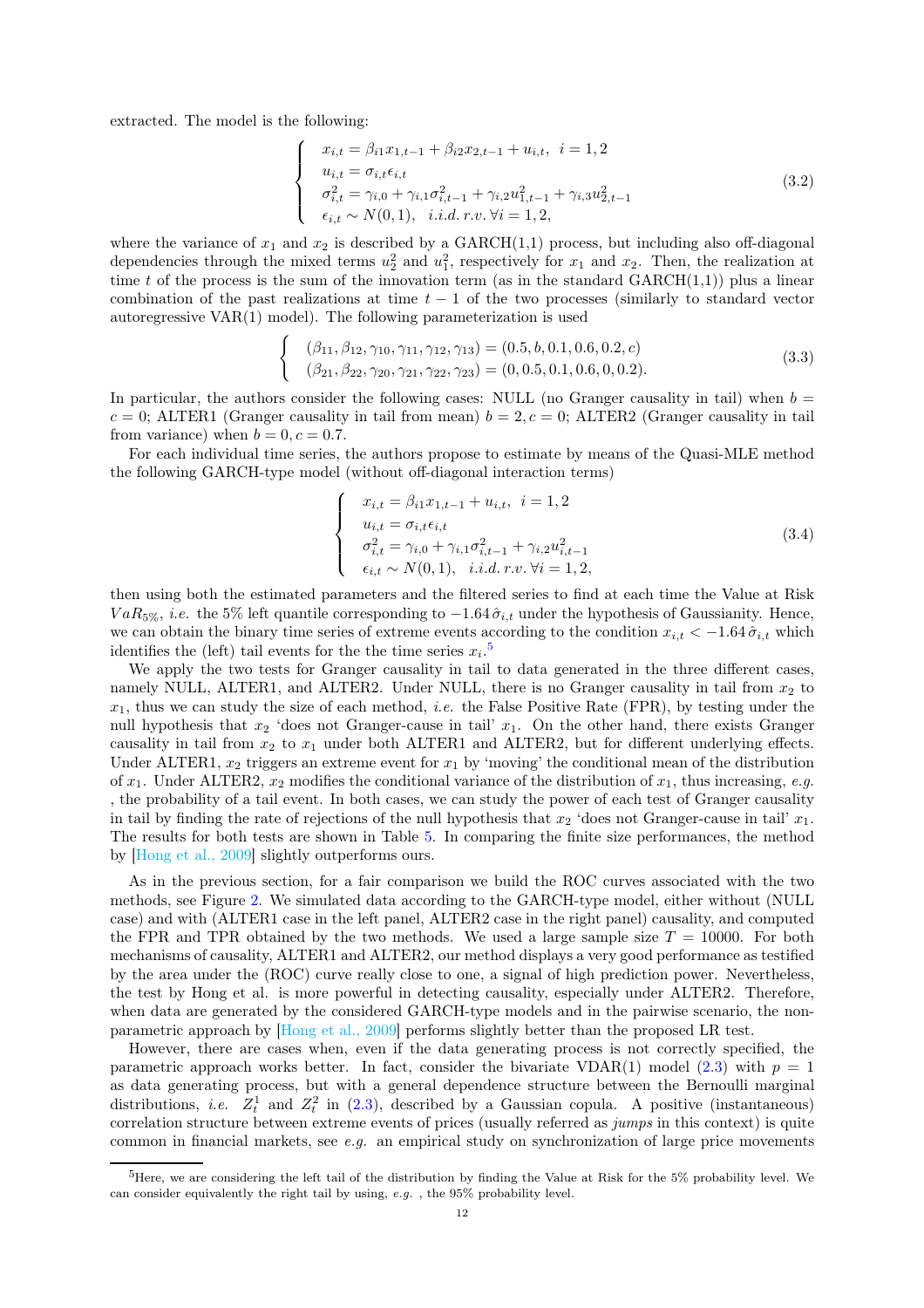Size at the 5% significance level of the test by Hong et al. or the LR test.

| ີ             |             | ີ      |                                     |          |              |
|---------------|-------------|--------|-------------------------------------|----------|--------------|
|               | FPR.        | FPR.   | $_{\rm FPR}$                        | FPR.     | $_{\rm FPR}$ |
| GARCH-type m. | Hong et al. |        | Hong et al. Hong et al. Hong et al. |          | LR test      |
| <b>NULL</b>   | $M=5$       | $M=10$ | $M=15$                              | $M = 20$ |              |
| $T=500$       | 0.07        | 0.06   | 0.08                                | 0.07     | 0.02         |
| $T = 1000$    | 0.05        | 0.06   | 0.07                                | 0.06     | 0.02         |
| $T = 2000$    | 0.05        | 0.07   | 0.06                                | 0.06     | 0.02         |
| $T = 5000$    | 0.08        | 0.06   | 0.07                                | 0.06     | 0.03         |
| $T = 10000$   | 0.07        | 0.09   | 0.07                                | 0.08     | 0.02         |

Power at the 5% significance level of the test by Hong et al. or the LR test.

| GARCH-type m.<br>ALTER1 | TPR<br>$M=5$ | TPR<br>Hong et al. Hong et al. Hong et al. Hong et al.<br>$M=10$ | TPR<br>$M=15$ | TPR.<br>$M = 20$ | TPR.<br>LR test |
|-------------------------|--------------|------------------------------------------------------------------|---------------|------------------|-----------------|
| $T=500$                 | 0.30         | 0.31                                                             | 0.34          | 0.25             | 0.23            |
| $T = 1000$              | 0.56         | 0.48                                                             | 0.46          | 0.40             | 0.37            |
| $T = 2000$              | 0.72         | 0.70                                                             | 0.63          | 0.42             | 0.57            |
| $T = 5000$              | 0.98         | 0.95                                                             | 0.94          | 0.92             | 0.93            |
| $T = 10000$             | 1.00         | 1.00                                                             | 1.00          | 1.00             | 0.99            |

Power at the 5% significance level of the test by Hong et al. or the LR test.

| GARCH-type m. Hong et al. Hong et al. Hong et al.<br><b>ALTER2</b> | TPR.<br>$M=5$ | TPR.<br>$M=10$ | TPR.<br>$M=15$ | TPR.<br>Hong et al.<br>$M = 20$ | TPR<br>LR test |
|--------------------------------------------------------------------|---------------|----------------|----------------|---------------------------------|----------------|
| $T=500$                                                            | 0.37          | 0.39           | 0.40           | 0.36                            | 0.19           |
| $T = 1000$                                                         | 0.51          | 0.53           | 0.51           | 0.46                            | 0.27           |
| $T = 2000$                                                         | 0.70          | 0.78           | 0.70           | 0.75                            | 0.44           |
| $T = 5000$                                                         | 0.97          | 0.98           | 0.97           | 0.97                            | 0.81           |
| $T = 10000$                                                        | 1.00          | 1.00           | $1.00\,$       | 1.00                            | 0.98           |

<span id="page-12-1"></span>Table 5. FPR and TPR of the two statistical tests (Hong et al. test for different values of M and the LR test with the statistic  $\Lambda$  [\(2.8\)](#page-6-4) based on the VDAR(p) model) with data generated by the GARCH-type model as in [\[Hong et al., 2009\]](#page-20-0) under the three different cases explained in the text (Upper: NULL, Middle: ALTER1, Bottom: ALTER2). T indicates the sample size of each time series. The Danielsson kernel used for the Hong et al. test is with  $M$  as indicated in the Tables. Each value is the average over a sample of 500 seeds.

in the US stock market [\[Calgagnile et al., 2018\]](#page-19-19). Again, we compare the ROC curves built for the two methods of Granger causality in tail, see Figure [3.](#page-13-1) In this case, the test by Hong et al. is quite sensitive to the presence of instantaneous "co-jumps", resulting in an increased rate of false rejections (left panel), whereas our method assures a high performance in assessing causality relations at the unit time lag. For completeness, we report also the result for negative correlation between extreme events *(i.e.* very low probability for the co-occurrence) in the right panel. Also in this case, our method outperforms the Hong et al. test. Therefore, the bivariate VDAR(1) with non-independent marginals is an example in which our parametric method works better than the non-parametric one even though the data generating process does not coincide with the one assumed by the method.

<span id="page-12-0"></span>3.3. VDAR(1) as data generating process. Let us consider now the VDAR(1) model  $(2.9)$  as data generating process. We consider a system of  $N = 40$  variables with star-shaped network of causal interactions, meaning that the off-diagonal interaction terms  $\lambda_{ij}$  are present between a central node (representing one of the variables) and each of the other  $N-1$ . The *extreme* states of these variables are described by binary time series evolving according to [\(2.9\)](#page-7-3) with causal interactions captured by the matrix  $\lambda$  parameterized as

$$
\lambda = \begin{pmatrix} \lambda_{self}^1 & \lambda_{in} u' \\ \lambda_{out} v & \text{diag}(\lambda_{self}^i) \end{pmatrix},
$$
\n(3.5)

where  $\text{diag}(\lambda_{self}^i)$  is a  $N-1 \times N-1$  diagonal matrix having entries  $\lambda_{self}^i$ , sorted according to the node index  $i = 2, ..., N$ . The first node is the center of the star. It interacts with itself (at the past time lag) with probability  $\lambda_{self}^1$ , and with each of the other nodes with probability  $\lambda_{out}$  or  $\lambda_{in}$ , respectively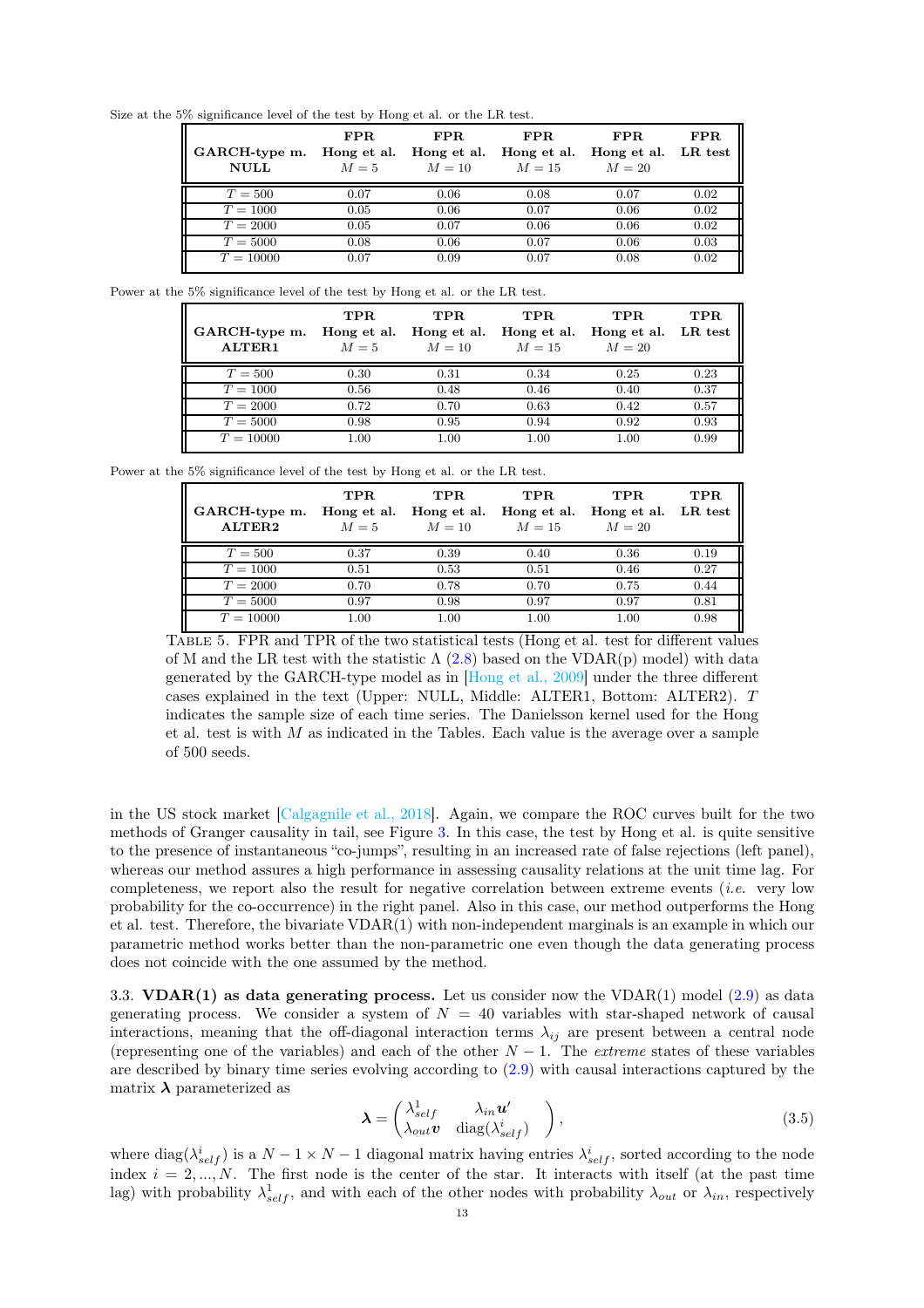

<span id="page-13-0"></span>Figure 2. Receiving Operating Characteristic (ROC) curves built with the p-values associated with the test statistics of either the Likelihood-Ratio (LR) method [\(2.8\)](#page-6-4) and the kernel-based non-parametric approach by [\[Hong et al., 2009\]](#page-20-0), used as binary classifiers depending on some threshold value, *i.e.* the test significance level. We use the GARCH-type model with  $T = 10000$  as Data Generating Process (DGP), under the null hypothesis NULL or under the alternative hypothesis ALTER1 (left) or ALTER2 (right), with one half probability over a sample of 5000 simulations. The model parameters are as in the main text. In implementing the LR test, the blue curve is obtained by imposing the order  $p = 1$  of the autoregressive process, whereas the black dotted curve is obtained by optimally selecting the order with the Bayesian Information Criterion. The method by Hong et al. is implemented with the Daniell kernel with a  $M = 5$  (red solid line) or  $M = 10$  (red dotted line).



<span id="page-13-1"></span>Figure 3. Receiving Operating Characteristic (ROC) curves built for both the Likelihood-Ratio (LR) test [\(2.8\)](#page-6-4) and the kernel-based non-parametric approach by [\[Hong et al., 2009\]](#page-20-0). Data are generated by the VDAR(1) model [\(2.3\)](#page-5-2) with  $p = 1$  and sample size  $T = 10000$ , but Bernoulli marginals with a dependence structure described by a Gaussian copula having zero mean and correlation parameter equal to 0.75 (left) or −0.75 (right). The model parameters are:  $\nu_1 = 0.05$ ,  $\nu_2 = 0$ ,  $\chi_1, \chi_2 = 0.05$ ,  $\lambda_2 = 0$ , and  $\lambda_1 = 0$  under the null  $\mathbb{H}^0$ , or  $\lambda_1 \sim \mathcal{U}(0, 1)$  under the alternative hypothesis  $\mathbb{H}^A$ . In implementing the LR test, the blue curve is obtained by imposing the order  $p = 1$ of the autoregressive process, whereas the black dotted curve is obtained by optimally selecting the order with the Bayesian Information Criterion. The method by Hong et al. is implemented with the Daniell kernel with a  $M = 5$  (red solid line) or  $M = 10$  (red dotted line).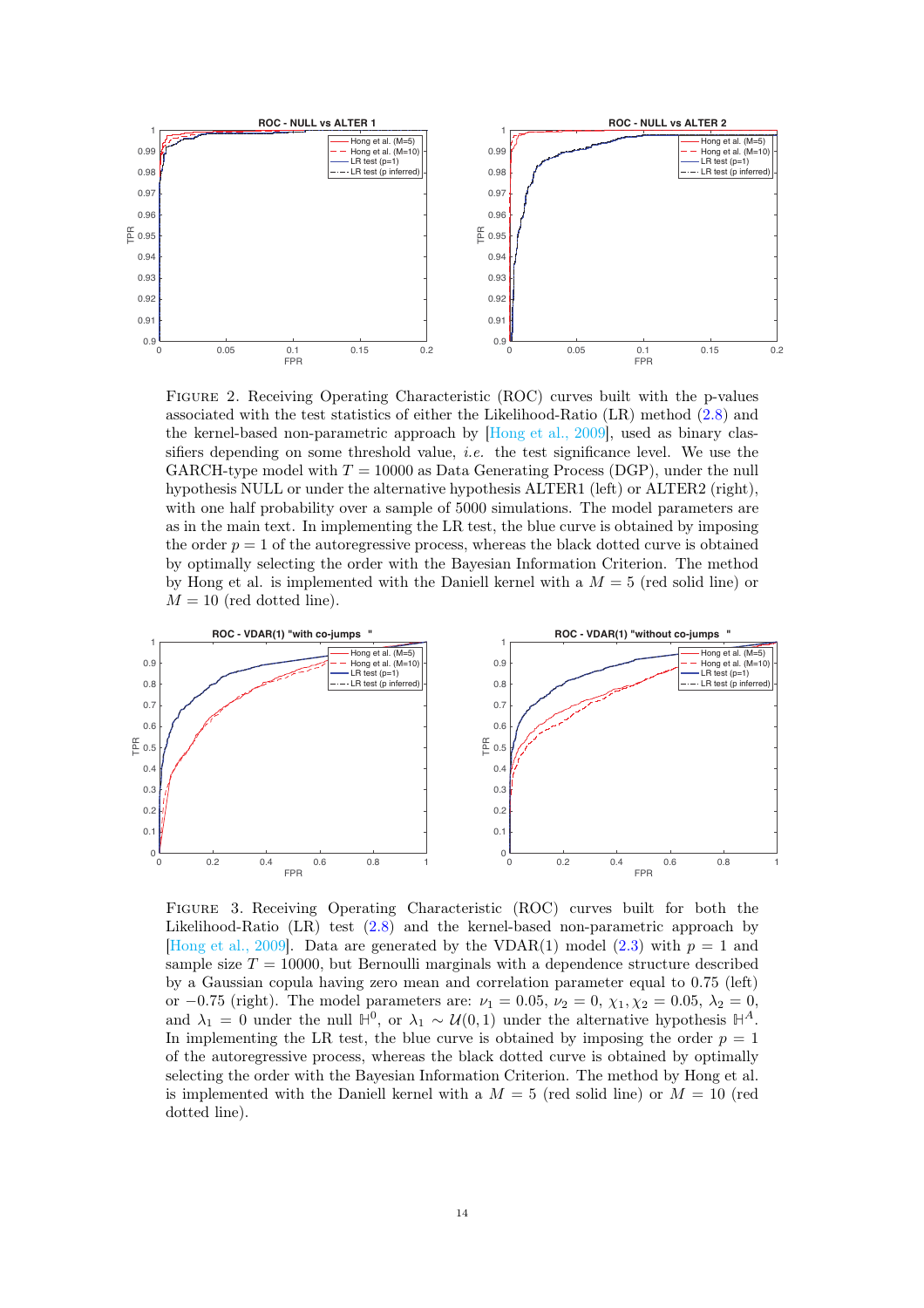

<span id="page-14-1"></span>FIGURE 4. Pictorial representation of both *out* and *mixed stars*, as explained in the main text, (a and d) together with the validated networks of interactions by means of the two methods of Granger causality in tail, namely Hong et al. (b and e) and LR test (c and f).

for outward or inward interactions. Any other node  $i$  interacts with itself (at the past time lag) with probability  $\lambda_{self}^{i}$ ,  $i = 2, ..., N$ , and with the central node. In particular, we consider two cases: (i) the *out* star where the  $N-1$  nodes are 'Granger-caused' by the first node, obtained setting  $\lambda_{in} = 0$ ,  $\lambda_{out} = 1/2$ , and  $\mathbf{v} \equiv \mathbf{1}_{N-1}$  (the vector of  $N-1$  ones). In this case,  $\lambda_{self}^1 = 1$  and  $\lambda_{self}^i = 1/2$   $\forall i = 2, ..., N$  (as required by normalization); (ii) the mixed star, where a subset of the nodes is 'Granger-caused' by the first node, which, in turn, is 'Granger-caused' by the complementary set, obtained by setting  $\lambda_{out} = 1/2$ , u and v random vectors of ones and zeros such that  $u + v = 1_{N-1}^6$  $u + v = 1_{N-1}^6$ , and  $\lambda_{in} = 1/\left(1 + \sum_{j=1}^{N-1} u_j\right)$ . In this case,  $\lambda_{self}^1 = 1/\left(1 + \sum_{j=1}^{N-1} u_j\right)$  while  $\lambda_{self}^i$  with  $i \neq 1$  is  $1/2$  if i is 'Granger-caused', 1 otherwise (again, as required by normalization). In both cases, we set  $\nu_i = 1/2$  and  $\chi_i = \chi \ \forall i = 1, ..., N$ , with varying  $\chi \in (0, 1/2]$ . A pictorial representation of the two cases is shown in panels a and d of Figure [4.](#page-14-1)

Hence, a node 'Granger-causes' another node if a directional link exists in the star. Thus, once the data are generated by the  $V\text{DAR}(1)$  model, we can obtain both the power and the size of the statistical tests of Granger causality in tail by considering how each method is able to reconstruct on average the network of interactions. Notice that both the statistical method by [\[Hong et al., 2009\]](#page-20-0) and the LR test based on the statistic  $\Lambda$  [\(2.8\)](#page-6-4), being *pairwise* approaches, detect causal interactions in the network by considering sequentially couples of nodes, whereas the statistical validation of the interactions in the VDAR(1) process by means of Decimation is an effectively multivariate approach.

The TPR and FPR for the three methods in each of the two cases, namely the *out* and the *mixed* stars, are shown in Figure [5.](#page-15-1) The rejection rates are plotted for varying frequency of tail events, controlled by the parameter  $\chi$ . In the left panels, we notice that all three methods are powerful in rejecting in both cases the null hypothesis when a causal link is present in the stars. However, the right panels show that the rate of false rejections is quite high when we adopt the method by Hong et al. or the LR test. When considering the out star, the FPR associated with the method by Hong et al. converges quickly to one as the frequency of tail events increases, i.e. the null hypothesis is always rejected for any possible couple of non-interacting nodes. The approach based on the LR test outperforms slightly the method by Hong et al., nevertheless it displays a very high FPR. When considering instead the mixed star, the rate of false rejections of both tests is significantly larger than the significance level of 5% (with the exception of the LR test in the case of really low frequency of tail events), and, again, the approach based on the test statistics  $\Lambda$  [\(2.8\)](#page-6-4) outperforms the method by Hong et al. Both the pairwise tests, therefore, have a non-satisfactory performance in presence of network effects. On the contrary, the multivariate approach based on the statistical validation of the interaction terms in the VDAR(1) process by means of

<span id="page-14-0"></span> $6u$  is a random vector having each entry equal to either one or zero, depending on the realization of a Bernoulli random variable with one half success probability. The vector v is complementary to u, such that  $u + v = 1_{N-1}$ .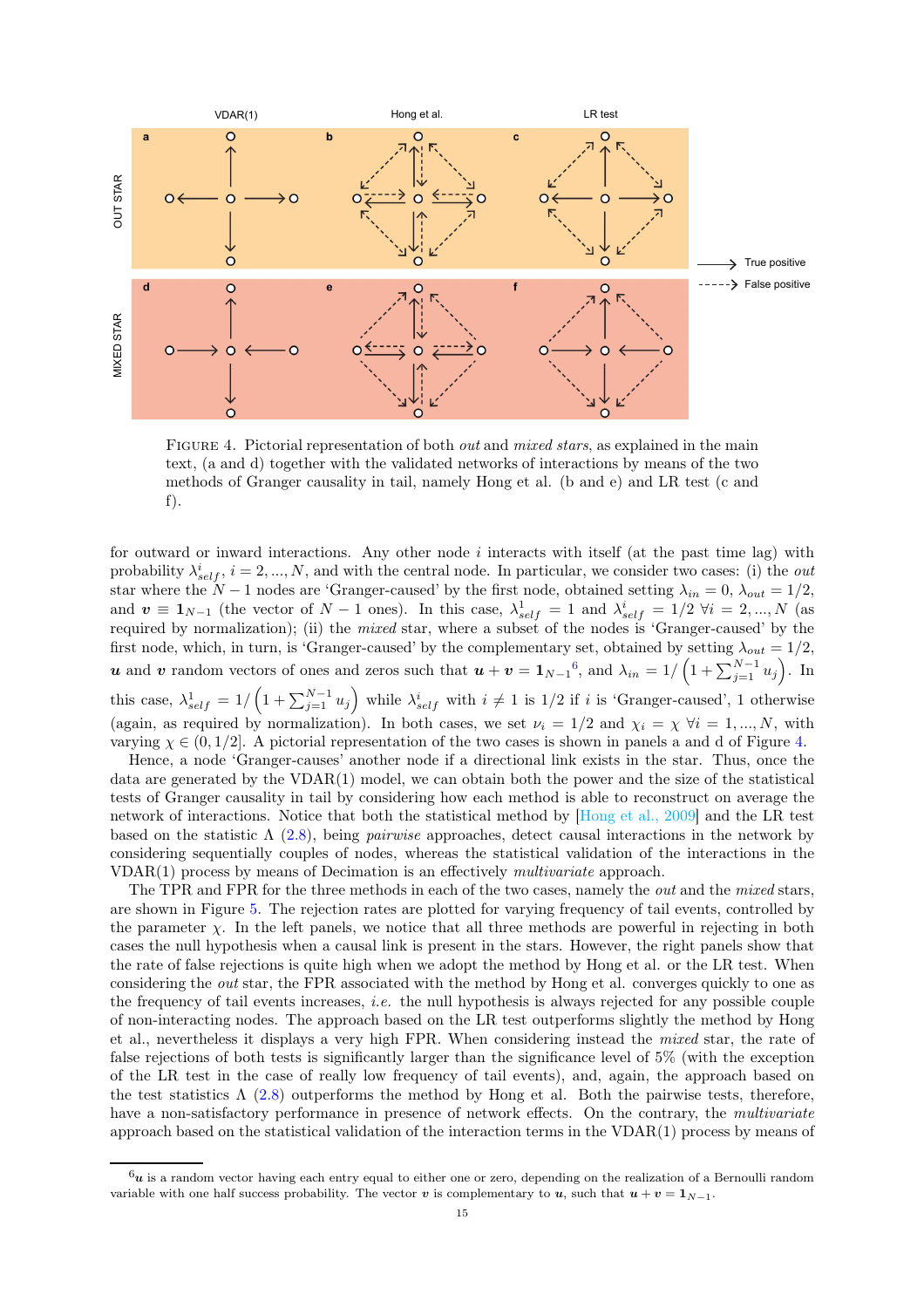

<span id="page-15-1"></span>Figure 5. True Positive Rate (TPR) and False Positive Rate (FPR) as a function of the frequency of tail events (or, equivalently,  $\chi_i = \chi \in (0, 1/2), \forall i = 1, ..., N$  in [\(2.9\)](#page-7-3)) for the three methods: the test by Hong et al., the LR test with statistic  $\Lambda$  [\(2.8\)](#page-6-4), and the statistically validation of the interaction terms of the VDAR(1) process by means of Decimation. Data are generated by the VDAR(1) model as described in the main text. Top panels refer to the case of *out* star, while bottom panels to *mixed star*. The significance level is 5%, but corrected with the False Discovery Rate (FDR) method to take into account the effect of multiple testing comparison. Each value and the corresponding error bar are the mean and the standard deviation, respectively, over a sample of 100 simulation.

Decimation shows a False Positive Rate below the threshold of the significance level, very close to zero, for both the *out* and the *mixed* stars.

The very high rate of false rejections associated with the pairwise causality analysis is the combination of two effects: first, a misspecification of the information set and, second, non-zero autocorrelation. When considering the *out* star, the central node 'Granger-causes' all the others, but false positives are detected in both directions between non-interacting nodes when the information on the central node is not considered (compare panels a and c of Figure [4\)](#page-14-1). This happens both for the LR test based on the statistic  $\Lambda$  [\(2.8\)](#page-6-4) and for the Hong et al. test. Moreover, when the binary time series have non-zero autocorrelation, the test by Hong et al. mistakenly detects an additional causal interaction from the outer nodes to the central node (panel b of Figure [4\)](#page-14-1). In this case, the validated network of interactions becomes, on average, the complete graph, i.e. a graph with all possible links, since both the TPR and the FPR converge to one. Similar spurious causality arises for the mixed star. When  $A$  causes  $B$ , and  $B$ causes  $C$ , a spurious causality can be detected from A to  $C$ , if B is not considered. This causes spurious links in the network reconstructed by the LR test (compare panels d and f of Figure [4\)](#page-14-1) and also by the Hong et al. test. The latter also detects spurious links in presence of non-zero autocorrelation, see panel e. The multivariate approach is not prone to any of these mistakes, since it reconstructs correctly the networks of interactions shown in panels a and d.

### 4. Empirical application on the US Stock Exchange market

<span id="page-15-0"></span>To illustrate our novel method for testing Granger causality in tail, we now consider an application to high frequency data of a portfolio of financial stocks belonging to the Russell 3000 Index, traded in the US equity markets (mostly NYSE and NASDAQ). An empirical characterization of such high frequency data can be found in [\[Calgagnile et al., 2018\]](#page-19-19). Here, we adopt the same filtering procedure introduced in [\[Bormetti et al., 2015\]](#page-19-20) to obtain the time series of the extreme events of stock returns, then we apply our method to detect the causal relations between stocks.

4.1. Data filtering and extreme events of stock returns. We consider 39 highly liquid stocks traded in the US markets from 2000 to 2012. We use one-minute closing price data during the regular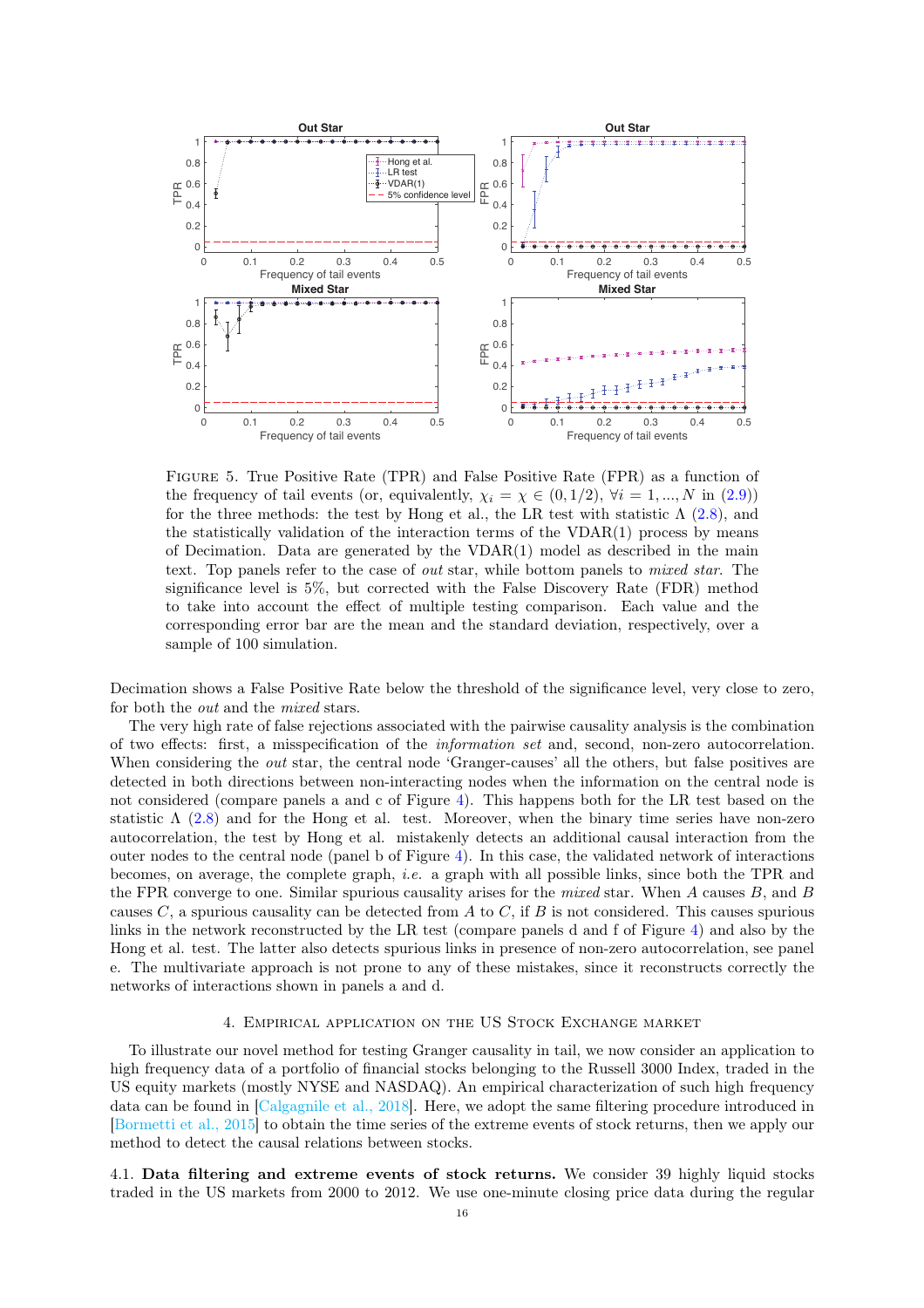US trading session, *i.e.* from 9:30 am to 4:00 pm. Hence, we define the return at the one minute time scale as  $\tilde{r}_t^i \equiv \log P_t^i / P_{t-1}^i$  where  $P_t^i$  is the price of stock i at time t, with  $i = 1, ..., 39$  and the  $t = 1, ..., T$ where  $T$  is about 98000 per year (this number depends on the effective number of trading days within the year).

Intraday returns are first filtered because of the presence of the well-known U-shape pattern for volatility within a trading day, i.e. prices exhibit typically larger movements at the beginning and at the end of the day. The raw return  $\tilde{r}^i_{d,t}$  of generic stock i at day d and intraday time t is rescaled by a factor  $u^i_t$ ,

$$
r_{d,t}^i = \frac{\tilde{r}_{d,t}^i}{u_t^i},
$$

where

$$
u^i_t = \frac{1}{N_{days}} \sum_{d'} \frac{|\tilde{r}^i_{d',t}|}{s^i_{d'}},
$$

with  $N_{days}$  indicating the number of days in the sample and  $s_{d'}^i$  the standard deviation of absolute intraday returns of day d'. Rescaled returns  $\{r_t^i\}_{t=1,\dots,T}^{i=1,\dots,39}$  no longer possess any daily regularities.<sup>[7](#page-16-0)</sup>

To estimate the spot (*i.e.* instantaneous) volatility  $\sigma_t^i$ , we use the method of *realized bipower varia*-tion<sup>[8](#page-16-1)</sup> by [\[Barndorff-Nielsen and Shephard, 2004\]](#page-19-11) with *threshold* correction for the presence of jumps by [\[Corsi et al., 2010\]](#page-19-12) and using exponentially weighted moving averages of returns, see also [\[Bormetti et al., 2015\]](#page-19-20). That is, volatility is estimated through returns which are not identified as jumps (*i.e.* returns whose absolute value is not larger than a threshold value  $\theta$  times the local volatility). Using exponentially weighted moving averages, the spot variance is estimated recursively as

$$
(\sigma_t^i)^2 = \mu_1^{-2} \alpha |r_{t''}^i| |r_{t'}^i| + (1 - \alpha)(\sigma_{t-1}^i)^2
$$

with  $\mu_1 = \sqrt{2/\pi}$ ,  $\alpha = 2/61$ , and where t'' and t' are such that  $t'' < t' \leq t - 1$ ,  $\frac{|r_{t'}^{i'}|}{\sigma_{t}^{i'}}$  $\frac{r_{t^{\prime\prime}}^i}{\sigma_{t^{\prime\prime}}^i} \leqslant \theta, \, \frac{|r_{t^{\prime}}^i|}{\sigma_{t^{\prime}}^i}$  $\frac{r_{t'}-r_{t'}}{\sigma_{t'}^i} \leqslant \theta$ , and  $\frac{|r_i^{\downarrow}|}{\sigma_{\tau}^i} > \theta$  for each  $t'' < \tau < t'$  and for each  $t' < \tau < t$ . The value of the parameter of the exponentially weighted moving average  $\alpha$  corresponds to an effective time window of about 20 minutes.

Finally, we say that an extreme return occurs for stock  $i$  at time  $t$  when

<span id="page-16-2"></span>
$$
\frac{r_t^i}{\sigma_t^i} < -\theta. \tag{4.1}
$$

Notice that, after removing intraday seasonality and volatility patterns, returns are approximately Gaussian distributed [\[Cont, 2001\]](#page-19-21). Then the parameter  $\theta$  determines the quantile of the return distribution which is considered to be a tail, *i.e.*  $-\theta \times \sigma_t^i$ . We use  $\theta = 4$  in the present analysis, corresponding to a probability of a tail event equal to about 0.1%. This choice is motivated by a sensitivity analysis of Granger causality networks built for different values of  $\theta$ , where we have found that the outputs of the causality analysis are qualitatively similar in a range around  $\theta = 4$ .

By using condition [\(4.1\)](#page-16-2), we build the binary time series  ${X_t^i}_{t=1,\dots,T}^{i=1,\dots,39}$  of extreme events for the US stocks.

4.2. Causal relations in the US stock exchange market. We now consider the directed network of causal interactions between extreme events of the underlying stock return dynamics. Again, we stress that the output of the causality analysis depends largely on the adopted method, thus the importance of understanding strengths and weaknesses of each statistical test of Granger causality in tail.

In building the Granger causality network, we can adopt either a multiple hypothesis testing approach based on pairwise causality analysis or the multivariate approach based on the statistical validation of off-diagonal couplings. In the first case, given  $N$  time series of extreme events and considering either the novel LR test or the one by Hong et al., we construct the network by applying the Granger causality test to all the possible  $N(N-1)$  pairs. Then, assume we aim to obtain some overall significance level for the multiple testing. Because of  $N(N-1)$  simultaneous tests, a correction to the significance level

<span id="page-16-0"></span><sup>&</sup>lt;sup>7</sup>In principle, the described procedure to filter out the intraday pattern could be problematic since it uses future returns to rescale the return at the current time, thus introducing future information in a testing procedure which is based on forecasting. Nevertheless, the intraday seasonality pattern tends to be quite constant in our sample. For this reason it can be expected that the filtering procedure does not significantly affect the output, as we verified by using rescaling factors estimated using only past information. The latter procedure, however, requires removing from the analysis a significant amount of data, while we prefer to present here results for the whole sample.

<span id="page-16-1"></span> ${}^{8}$ The method of realized bipower variation with threshold estimation for volatility filtering is preferred to the estimation method based on realized variance, since it has been proved the existence of a bias in the presence of jumps, see [\[Barndorff-Nielsen and Shephard, 2004\]](#page-19-11), by assuming the existence of an underlying continuous-time stochastic volatility process.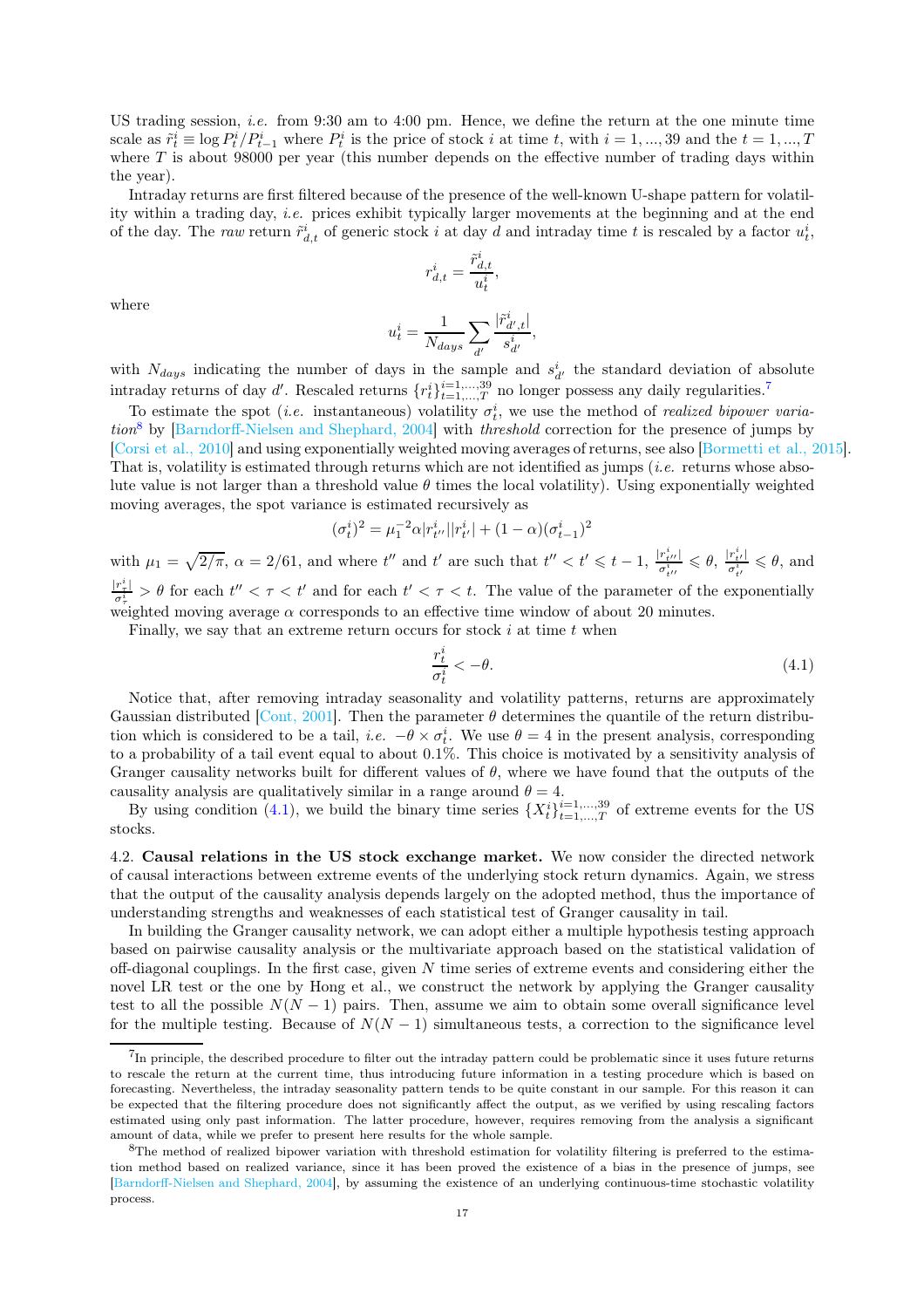

<span id="page-17-0"></span>Figure 6. Link density (left), reciprocity coefficient (middle), and normalized number of closed triangles (right) of the Granger causality networks obtained with the three different methods, *i.e.* the LR test with test statistic  $(2.8)$  (black), the test by [\[Hong et al., 2009\]](#page-20-0) (red), and Decimation applied to the VDAR(1) model (blue).



<span id="page-17-2"></span>Figure 7. Fraction of causal links validated by the LR test and described by the VDAR(p) model with p (as in the legend) optimally selected by the Bayesian Information Criterion (left). Mean node degree for both outgoing (middle) and incoming (right) causal links of the US stocks belonging to the Financial Sector, namely BAC, C, AXP, and WFC, *i.e.*  $\bar{k}_{out}^{fin}$  and  $\bar{k}_{in}^{fin}$  respectively, are rescaled by the mean overall degree  $\bar{k}$  of the corresponding Granger causality network. Dotted lines represent the mean over the period, for the Granger causality networks obtained according to the LR test (black) or Hong et al. (red). In the right panel, the mean value of the rescaled in-degree for the LR test is computed over two disjoint time windows, before and after 2006.

of each single test needs to be considered to take into account the increased chance of rare events and therefore, the increased probability of false positive (i.e. rejections) [\[Tumminello et al., 2011\]](#page-20-26). In the present analysis, the overall significance level is set to 5% and the False Discovery Rate (FDR) method [\[Benjamini and Hochberg, 1995\]](#page-19-22) is applied to correct the p-value of each single test. In the second case, adopting the multivariate approach based on the VDAR(1) model, the network of causal interactions is validated by means of Decimation, thus the overall significance level is implicitly defined by the validation procedure. Finally, we use the three different methods to build the corresponding Granger causality networks with the data of (left) extreme events of 39 US stocks filtered as above, and considering one year at the time from 2000 to 2012.

Figure [6](#page-17-0) shows some characteristics of the different causality networks. First, the number of validated causal interactions differs significantly if we use the methods based on discrete autoregressive processes or the one proposed by Hong et al., the latter describing an almost complete graph, see the left panel of Figure [6.](#page-17-0) By using the Jaccard index<sup>[9](#page-17-1)</sup> to compare two causality networks, we measure a value between  $0.4$  and 0.5 for the Granger networks obtained with both the pairwise VDAR and the multivariate approach for almost all periods, signalling many common causal links between the two networks. On the contrary, we

<span id="page-17-1"></span> $9$ The Jaccard similarity coefficient between two sample sets is defined as the size of their intersection divided by the size of their union (of the links in the two networks).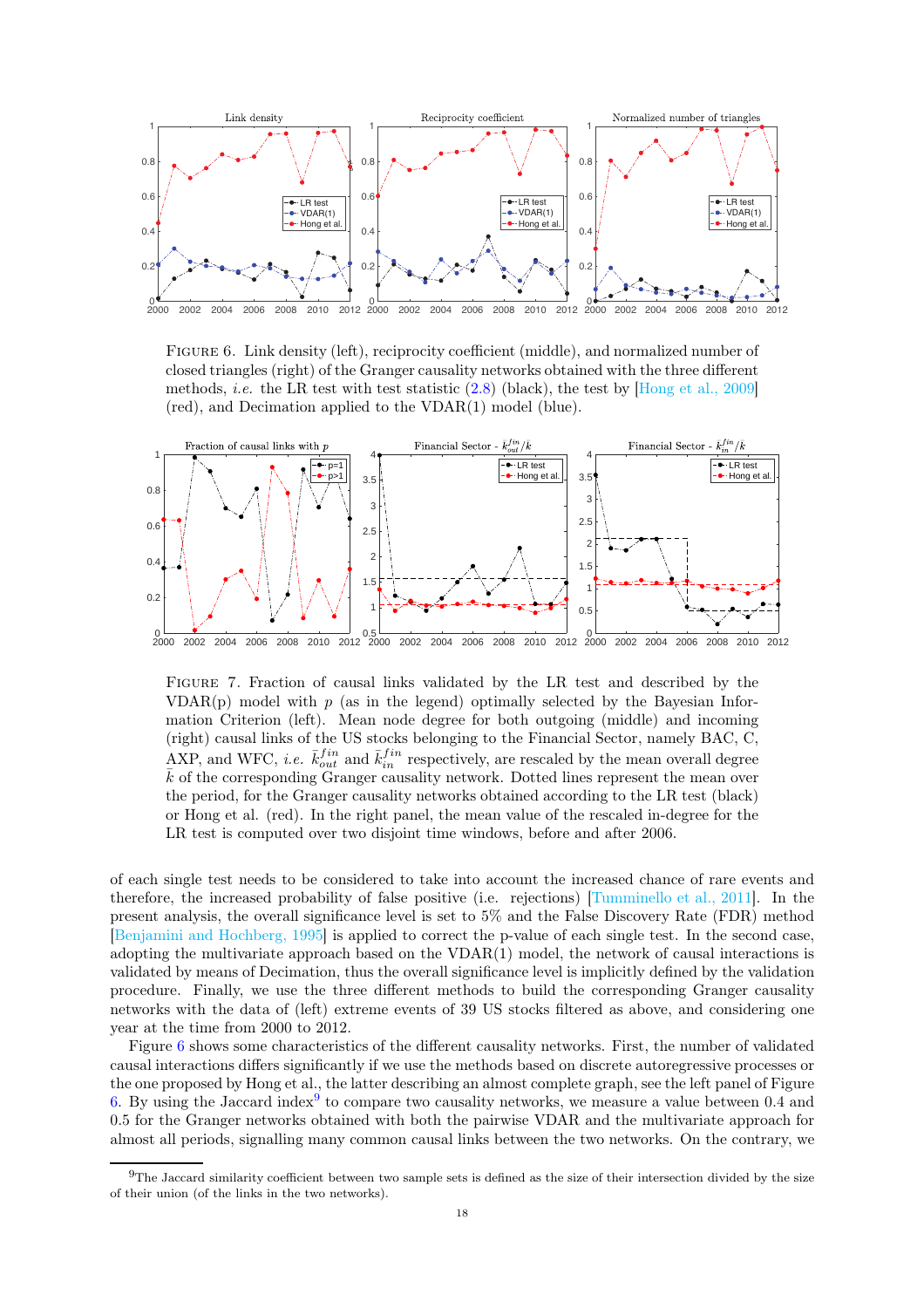measure a much smaller value (between 0.1 and 0.2) when comparing the Granger network obtained with the test of Hong et al. with the others. In the previous section, we noticed how spurious effects may be present in the multivariate case if we adopt a pairwise approach. In particular, the detection of causality in both directions or in triangular loops may be due to non-zero autocorrelation and misspecification of the information set. Possible metrics capturing such network effects are the *reciprocity coefficient*<sup>[10](#page-18-1)</sup> measuring the likelihood of nodes to be mutually linked, and the number of *closed triangles*<sup>[11](#page-18-2)</sup>. The middle panel and the right panel of Figure [6](#page-17-0) show the two network metrics for the three Granger networks and, again, we can notice how reciprocated casual links and triangular interactions are largely over-expressed in the causality network obtained with the method of Hong et al., thus suggesting the presence of spurious detections. It is interesting to notice that during the first year of the US financial crisis of 2007 − 2008 reciprocity of causal links in the network obtained with the LR test displays a significant increase with respect to the mean level of reciprocity during the whole considered period.

An interesting empirical observation concerns how memory in causal links depends on the financial cycle. We notice that during turmoil periods for the US stock exchange markets, *i.e.* the dot-com bubble of 2000 − 2001 and the subprime mortgage crisis of 2007 − 2008, non-Markovian effects become more important, as testified by the fraction of causal links better described by a VDAR(p) model with  $p > 1$ (optimally selected by the Bayesian Information Criterion), see the left panel of Figure [7.](#page-17-2)

Finally, we consider the stocks belonging to the financial sector, *i.e.* BAC, C, AXP, and WFC. The middle and right panel of Figure [7](#page-17-2) show the average value over this set of stocks of both the out-degree and the in-degree, *i.e.* the mean number of outgoing and incoming causal links, respectively. Each value is rescaled by the average degree of the causality network. We compare the Granger causality network obtained by either our method or the one of Hong et al. We find that the two methods describe the subsystem of financial stocks quite differently: while, according to Hong et al., the financial sector is on average equivalent to any other one, the VDAR method suggests that the financial sector 'Granger-causes' more than the others over all the considered period, since the ratio in the middle panel of Figure [7](#page-17-2) is above one. Moreover, there is a transition around 2005−2006 in the average number of causal links pointing to the financial stocks, thus highlighting a scenario where the other sectors began to cause less the financial sector before the crisis, while, at the same time, financial stocks started to cause more the other sectors. This example application shows how our novel method reveals causal patterns that go undetected using other approaches, thanks to its proper accounting of both auto-correlations, instantaneous correlations (i.e. "co-jumps"), and/or network effects between financial time series of extreme events.

### 5. Conclusions

<span id="page-18-0"></span>Based on the definition of Granger causality in tail, we propose a novel statistical approach in the original spirit of Granger, to test whether the information on extreme events of one time series is statistically significant in forecasting extreme events of a second time series, by introducing the multivariate generalization of the discrete autoregressive process, namely VDAR(p). We devise a method based on the Likelihood-Ratio test statistic which is able to detect causal interactions between two time series, while also correctly identifying the time scale of the causal interaction. Then, to overcome the limit of the pairwise causality analysis resulting in spurious detections because of neglected variables, we also propose a statistical method for the multivariate case with Markovian dynamics. Finally, we highlight the importance of disentangling true causalities from false detections, and we prove the dependence of the results from the used statistical method. To this end, we present also a comparative study with the current standard in literature represented by the test of [\[Hong et al., 2009\]](#page-20-0).

Simulation studies show that the proposed test of Granger causality in tail has both good power and good size in finite samples, against a large variety of data generating processes. We show numerically that the proposed method and the test of Hong et al. differ under some circumstances. In particular, the test by Hong et al. displays some sensitivity to auto-correlation of the time series of extreme events, resulting in spurious effect of two-way causality detection in the presence of unidirectional relations, a drawback which is solved by our method. Then, we prove numerically how network effects may result in spurious detections of triangular interactions due to the misspecification of the information set in the pairwise causality analysis, a second drawback which is solved by our multivariate approach. Furthermore, we

<span id="page-18-1"></span> $10$ The reciprocity coefficient is defined as the ratio of the number of links pointing in both directions to the total number of links.

<span id="page-18-2"></span><sup>11</sup>A normalized measure for the number of closed triangles in a network can be defined as the ratio of the number of subgraphs of three nodes *(i.e.* triplets) which are connected each other independently from link directions, with the number of all possible triplets, both open and closed.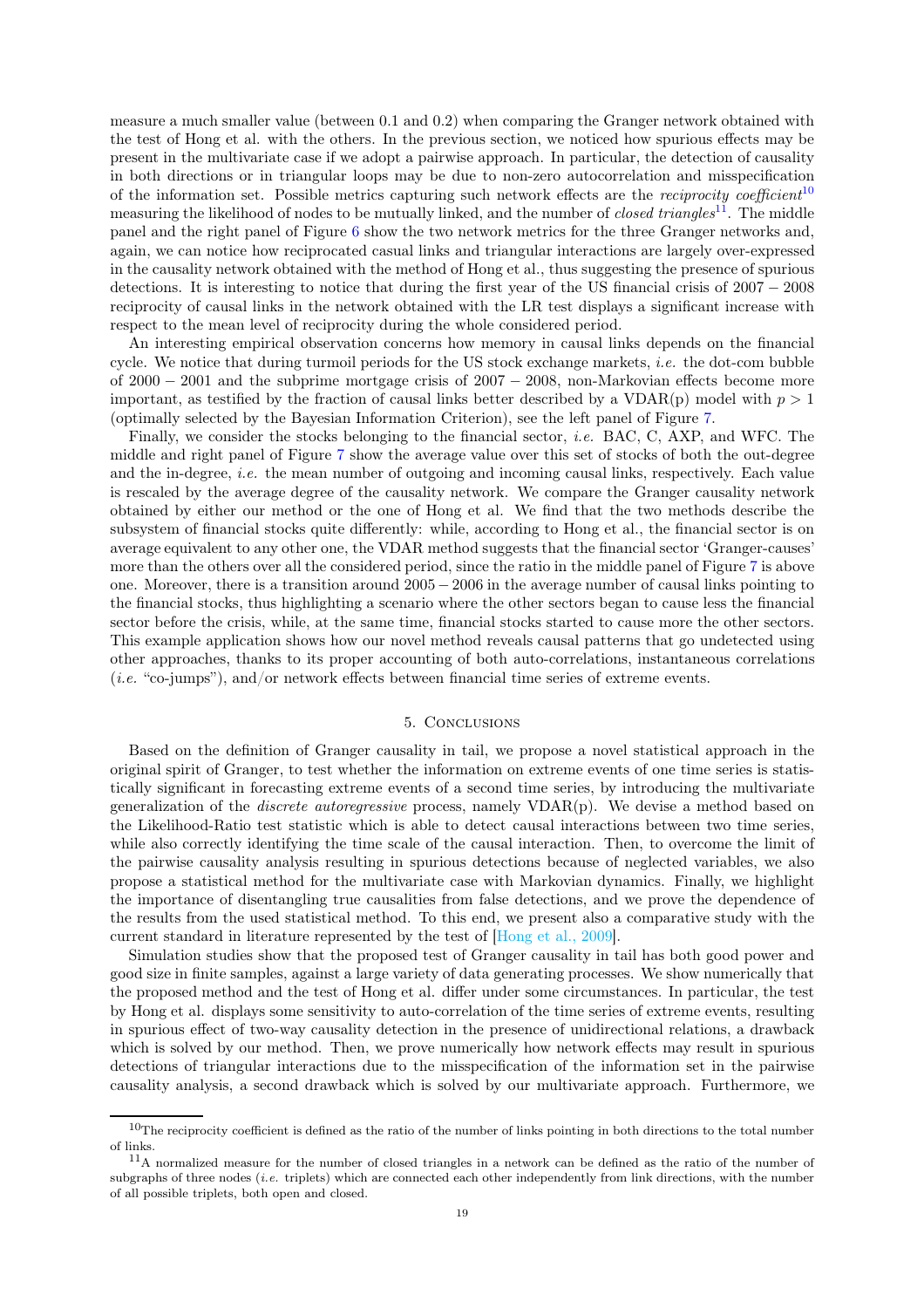highlight some signals which may be associated with false detections in networked systems, namely the high rate of either reciprocated causal links or triangular loops.

The empirical application to high frequency data of the US stock exchange points out how the output of the causality analysis depends significantly on the adopted statistical procedure. In particular, we find that the network of causal interactions is sparse and the memory of the causation process depends on the financial cycles, with significant non-Markovian effects during financial crises. A focus on the financial sector reveals that financial stocks 'Granger-cause' more than the others, especially during turmoil periods, and started to be 'Granger-caused' less before the financial crisis of 2007 − 2008. On the contrary, the method by Hong et al. describes a network which is dense, without displaying any specific pattern for the financial sector, whose stocks are on average equivalent to the others.

### **ACKNOWLEDGEMENTS**

This project has received funding from the SESAR Joint Undertaking under the European Union's Horizon 2020 research and innovation programme under grant agreement No 783206. The opinions expressed herein reflect the authors' views only. Under no circumstances shall the SESAR Joint Undertaking be responsible for any use that may be made of the information contained herein.

# **REFERENCES**

- <span id="page-19-9"></span>[Barndorff-Nielsen and Shephard, 2002 ] Barndorff-Nielsen, O. E., & Shephard, N. (2002). Econometric analysis of realized volatility and its use in estimating stochastic volatility models. Journal of the Royal Statistical Society: Series B (Statistical Methodology), 64(2), 253-280.
- <span id="page-19-11"></span>[Barndorff-Nielsen and Shephard, 2004] Barndorff-Nielsen, O. E., & Shephard, N. (2004). Power and bipower variation with stochastic volatility and jumps. Journal of Financial Econometrics, 2(1), 1-37.
- <span id="page-19-2"></span>[Barnett et al., 2009] Barnett, L., Barrett, A. B., & Seth, A. K. (2009). Granger causality and transfer entropy are equivalent for Gaussian variables. Physical Review Letters, 103(23), 238701.
- <span id="page-19-3"></span>[Barnett and Bossomaier, 2012] Barnett, L., & Bossomaier, T. (2012). Transfer entropy as a log-likelihood ratio. Physical Review Letters, 109(13), 138105.
- <span id="page-19-13"></span>[Barrett et al., 2010] Barrett, A. B., Barnett, L., & Seth, A. K. (2010). Multivariate Granger causality and generalized variance. Physical Review E, 81(4), 041907.
- <span id="page-19-5"></span>[Battiston et al., 2012] Battiston, S., Gatti, D. D., Gallegati, M., Greenwald, B., & Stiglitz, J. E. (2012). Liaisons dangereuses: Increasing connectivity, risk sharing, and systemic risk. Journal of Economic Dynamics and Control, 36(8), 1121-1141.
- <span id="page-19-22"></span>[Benjamini and Hochberg, 1995] Benjamini, Y., & Hochberg, Y. (1995). Controlling the false discovery rate: a practical and powerful approach to multiple testing. Journal of the Royal statistical society: series B (Methodological), 57(1), 289-300.
- <span id="page-19-0"></span>[Billio et al., 2012] Billio, M., Getmansky, M., Lo, A. W., & Pelizzon, L. (2012). Econometric measures of connectedness and systemic risk in the finance and insurance sectors. Journal of Financial Economics, 104(3), 535-559.
- <span id="page-19-20"></span>[Bormetti et al., 2015] Bormetti, G., Calcagnile, L. M., Treccani, M., Corsi, F., Marmi, S., & Lillo, F. (2015). Modelling systemic price cojumps with Hawkes factor models. *Quantitative Finance*, 15(7), 1137-1156.
- <span id="page-19-19"></span>[Calgagnile et al., 2018] Calcagnile, L. M., Bormetti, G., Treccani, M., Marmi, S., & Lillo, F. (2018). Collective synchronization and high frequency systemic instabilities in financial markets. Quantitative Finance, 18(2), 237-247.
- <span id="page-19-17"></span>[Campajola et al., 2019] Campajola, C., Lillo, F. & Tantari, D. (2019). Inference of the Kinetic Ising Model with heterogeneous missing data. Physical Review E 99(6), 062138.
- <span id="page-19-8"></span>[Campajola et al., 2020A] Campajola, C., Lillo, F., Mazzarisi, P., & Tantari, D. (2020). On the equivalence between the Kinetic Ising Model and discrete autoregressive processes. arXiv preprint arXiv:2008.10666.
- <span id="page-19-18"></span>[Campajola et al., 2020B] Campajola, C., Lillo, F. & Tantari, D. (2020). Unveiling the relation between herding and liquidity with trader lead-lag networks. Quantitative Finance, 20(11), 1765-1778.
- <span id="page-19-14"></span><span id="page-19-7"></span>[Casella and Berger, 2002] Casella, G., & Berger, R. L. (2002). Statistical inference (Vol. 2). Pacific Grove, CA: Duxbury. [Cheung and Ng, 1996] Cheung, Y. W., & Ng, L. K. (1996). A causality-in-variance test and its application to financial market prices. Journal of Econometrics, 72(1-2), 33-48.
- <span id="page-19-21"></span>[Cont, 2001] Cont, R. (2001). Empirical properties of asset returns: stylized facts and statistical issues. Quantitative Finance, 1(2), 223-236.
- <span id="page-19-12"></span>[Corsi et al., 2010] Corsi, F., Pirino, D., & Reno, R. (2010). Threshold bipower variation and the impact of jumps on volatility forecasting. Journal of Econometrics, 159(2), 276-288.
- <span id="page-19-1"></span>[Corsi et al., 2018] Corsi, F., Lillo, F., Pirino, D., & Trapin, L. (2018). Measuring the propagation of financial distress with Granger-causality tail risk networks. Journal of Financial Stability, 38, 18-36.
- <span id="page-19-4"></span>[Danielsson et al., 2012] Danielsson, J., Shin, H. S., & Zigrand, J. P. (2012). Endogenous and systemic risk. In Quantifying systemic risk (pp. 73-94). University of Chicago Press.
- [Davis, 2016] Davis, M. H. (2016). Verification of internal risk measure estimates. Statistics & Risk Modeling, 33(3-4), 67-93.
- <span id="page-19-6"></span>[Duarte and Eisenbach, 2014] Duarte, F., & Eisenbach, T. M. (2014). Fire-sale spillovers and systemic risk. FRB of New York Staff Report, (645).
- <span id="page-19-15"></span>[Decelle and Ricci-Tersenghi, 2014] Decelle, A., & Ricci-Tersenghi, F. (2014). Pseudolikelihood decimation algorithm improving the inference of the interaction network in a general class of Ising models. Physical Review Letters, 112(7), 070603.
- <span id="page-19-16"></span>[Decelle and Zhang, 2015] Decelle, A & Zhang, P. (2015). Inference of the sparse kinetic Ising model using the decimation method. Physical Review E 91, 052136.
- <span id="page-19-10"></span>[Engle and Manganelli, 2004] Engle, R. F., & Manganelli, S. (2004). CAViaR: Conditional autoregressive value at risk by regression quantiles. Journal of Business  $\mathcal B$  Economic Statistics, 22(4), 367-381.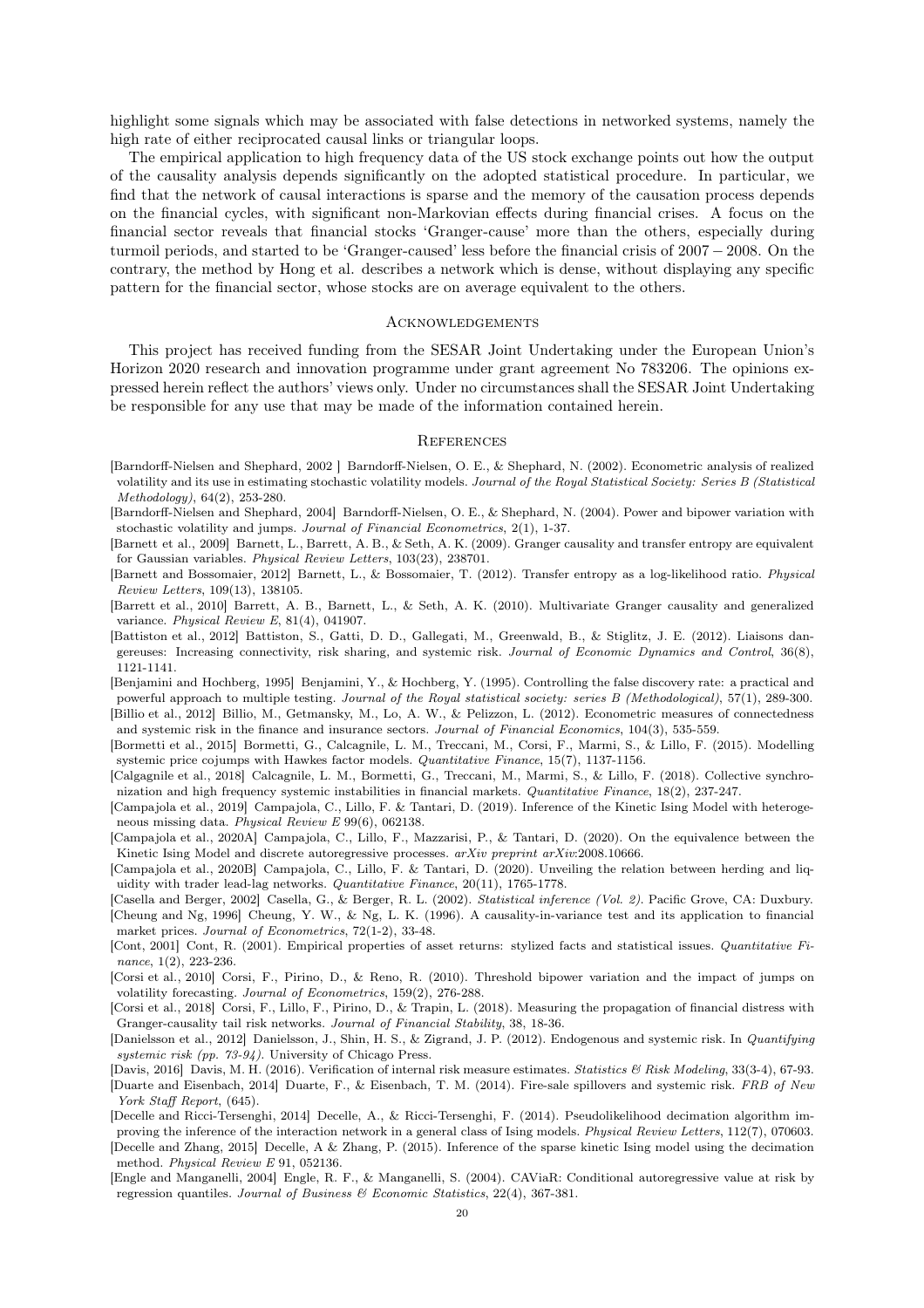[Fredrickson and Andersen, 1984] Fredrickson, G. H., & Andersen, H. C. (1984). Kinetic Ising model of the glass transition. Physical Review Letters, 53(13), 1244.

<span id="page-20-16"></span>[Gallant and Tauchen, 1996] Gallant, A. R., & Tauchen, G. (1996). Which moments to match?. Econometric Theory, 12(4), 657-681.

- <span id="page-20-6"></span>[Geweke, 1982] Geweke, J. (1982). Measurement of linear dependence and feedback between multiple time series. Journal of the American Statistical Association, 77(378), 304-313.
- <span id="page-20-1"></span>[Granger, 1969] Granger, C. W. (1969). Investigating causal relations by econometric models and cross-spectral methods. Econometrica: Journal of the Econometric Society, 424-438.

<span id="page-20-2"></span>[Granger, 1980] Granger, C. W. (1980). Testing for causality: a personal viewpoint. Journal of Economic Dynamics and Control, 2, 329-352.

<span id="page-20-22"></span>[Hansen, 1992] Hansen, B. E. (1992). The likelihood ratio test under nonstandard conditions: testing the Markov switching model of GNP. Journal of Applied Econometrics, 7(S1), S61-S82.

<span id="page-20-10"></span>[Hansen, 1994] Hansen, B. E. (1994). Autoregressive conditional density estimation. International Economic Review, 705- 730.

<span id="page-20-13"></span>[Harvey and Siddique, 1999] Harvey, C. R., & Siddique, A. (1999). Autoregressive conditional skewness. Journal of Financial and Quantitative Analysis, 34(4), 465-487.

<span id="page-20-14"></span>[Harvey and Siddique, 2000] Harvey, C. R., & Siddique, A. (2000). Conditional skewness in asset pricing tests. The Journal of Finance, 55(3), 1263-1295.

<span id="page-20-25"></span>[Hastie et al., 2005] Hastie, T., Tibshirani, R., Friedman, J., & Franklin, J. (2005). The elements of statistical learning: data mining, inference and prediction. The Mathematical Intelligencer, 27(2), 83-85.

<span id="page-20-17"></span>[Hong, 2001] Hong, Y. (2001). A test for volatility spillover with application to exchange rates. Journal of Econometrics, 103(1-2), 183-224.

<span id="page-20-0"></span>[Hong et al., 2009] Hong, Y., Liu, Y., & Wang, S. (2009). Granger causality in risk and detection of extreme risk spillover between financial markets. Journal of Econometrics, 150(2), 271-287.

<span id="page-20-7"></span>[Jacobs and Lewis, 1978] Jacobs, P. A., & Lewis, P. A. (1978). Discrete Time Series Generated by Mixtures. III. Autoregressive Processes (DAR (p)) (No. NPS55-78-022). NAVAL POSTGRADUATE SCHOOL MONTEREY CALIF.

<span id="page-20-15"></span>[Jondeau and Rockinger, 2003] Jondeau, E., & Rockinger, M. (2003). Conditional volatility, skewness, and kurtosis: existence, persistence, and comovements. Journal of Economic Dynamics and Control, 27(10), 1699-1737.

<span id="page-20-12"></span><span id="page-20-5"></span>[Lütkepohl, 1982] Lütkepohl, H. (1982). Non-causality due to omitted variables. Journal of Econometrics, 19(2-3), 367-378. [Mancini, 2009] Mancini, C. (2009). Non-parametric threshold estimation for models with stochastic diffusion coefficient and jumps. Scandinavian Journal of Statistics, 36(2), 270-296.

<span id="page-20-20"></span>[Mazzarisi et al., 2020] Mazzarisi, P., Barucca, P., Lillo, F., Tantari, D. (2020) A dynamic network model with persistent links and node-specific latent variables, with an application to the interbank market. European Journal of Operational Research 281, 50-65.

<span id="page-20-11"></span>[Morgan, 1996] Morgan, J. P. (1996). Risk Metrics technology document. Morgan Guaranty Trust Company of New York, New York, 35-65.

<span id="page-20-9"></span>[Roy, 1952] Roy, A. D. (1952). Safety first and the holding of assets. Econometrica: Journal of the Econometric Society, 431-449.

<span id="page-20-4"></span>[Seth et al., 2015] Seth, A. K., Barrett, A. B., & Barnett, L. (2015). Granger causality analysis in neuroscience and neuroimaging. Journal of Neuroscience, 35(8), 3293-3297.

[Taylor, 2007] Taylor, J. W. (2007). Forecasting daily supermarket sales using exponentially weighted quantile regression. European Journal of Operational Research, 178(1), 154-167.

<span id="page-20-18"></span>[Tibshirani, 1996] Tibshirani, R. (1996). Regression shrinkage and selection via the lasso. Journal of the Royal Statistical Society: Series B (Methodological), 58(1), 267-288.

[Troster, 2018] Troster, V. (2018). Testing for Granger-causality in quantiles. Econometric Reviews, 37(8), 850-866.

<span id="page-20-24"></span>[Tsay, 2005] Tsay, R. S. (2005). Analysis of financial time series (Vol. 543). John Wiley & sons.

<span id="page-20-26"></span>[Tumminello et al., 2011] Tumminello, M., Micciche, S., Lillo, F., Piilo, J., & Mantegna, R. N. (2011). Statistically validated networks in bipartite complex systems. PloS one, 6(3).

<span id="page-20-23"></span>[Wilks, 1938] Wilks, S. S. (1938). The large-sample distribution of the likelihood ratio for testing composite hypotheses. The Annals of Mathematical Statistics, 9(1), 60-62.

<span id="page-20-19"></span>[Williams et al., 2019a] Williams, O.E., Lillo, F., & Latora, V. (2019). Effects of memory on spreading processes in non-Markovian temporal networks. New Journal of Physics 21, 043028.

<span id="page-20-21"></span>[Williams et al., 2019b] Williams, O. E., Lillo, F., & Latora, V. (2019). How auto-and cross-correlations in link dynamics influence diffusion in non-Markovian temporal networks.  $arXiv$  preprint  $arXiv$ :1909.08134.

<span id="page-20-3"></span>[Zanin et al., 2017] Zanin, M., Belkoura, S., & Zhu, Y. (2017). Network analysis of Chinese air transport delay propagation. Chinese Journal of Aeronautics, 30(2), 491-499.

# Appendix A. Inference of Discrete Autoregressive Models

<span id="page-20-8"></span>The Maximum Likelihood Estimators (MLE) of the VDAR(p) models [\(2.3\)](#page-5-2) and [\(2.9\)](#page-7-3) is as follows.

A.1. MLE of bivariate VDAR(p). Assume to observe the binary time series  $\{X, Y\} \equiv \{X_t, Y_t\}_{t=1,\dots,T}$ and we aim to obtain the maximum likelihood estimator of the parameters  $\nu_1, \lambda_1, \chi_1$ , and  $\gamma_{11} \equiv {\gamma_{11,k}}_{k=1,\dots,p}$ ,  $\gamma_{12} \equiv {\gamma_{12,k}}_{k=1,...,p}$  (or, equivalently,  $\nu_2, \lambda_2, \chi_2, \chi_1, \chi_2 \equiv {\gamma_{21,k}}_{k=1,...,p}, \gamma_{22} \equiv {\gamma_{22,k}}_{k=1,...,p}$ ). The log-likelihood of observing the time series  $X$  given the information on  $Y$  according to the bivariate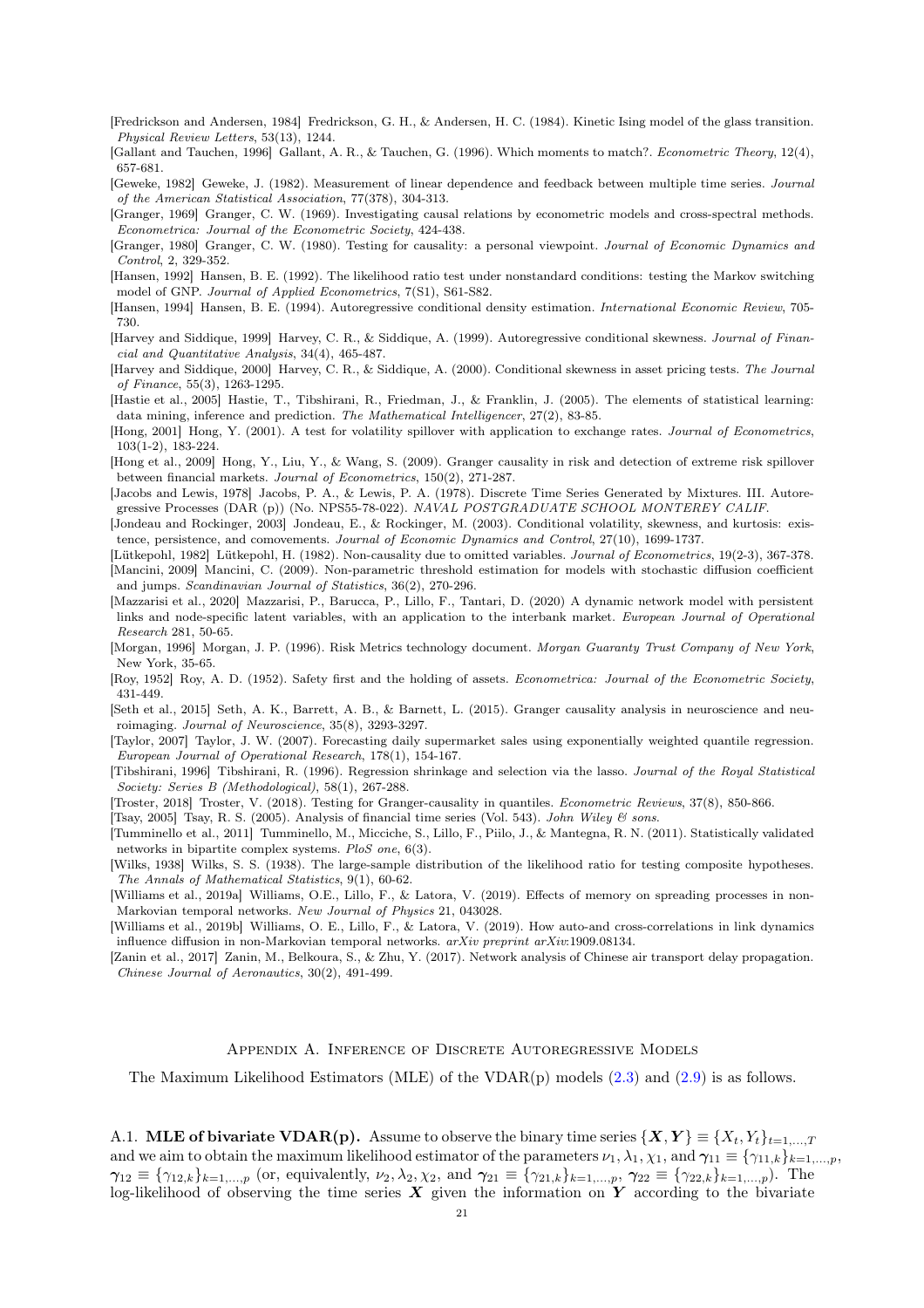VDAR(p) model is

<span id="page-21-3"></span>
$$
\log \mathbb{P}(\boldsymbol{X}|\boldsymbol{Y},\nu_1,\lambda_1,\chi_1,\gamma_{11},\gamma_{12}) = \log \prod_{t=p+1}^T \mathbb{P}(X_t|X_{t-1},...,X_{t-p},Y_{t-1},...,Y_{t-p},\nu_1,\lambda_1,\chi_1,\gamma_{11},\gamma_{12}) =
$$
  
= 
$$
\sum_{t=p+1}^T \log \left[ \nu_1 \left( (1-\lambda_1) \sum_{k=1}^p \gamma_{11,k} \delta_{X_t,X_{t-k}} + \lambda_1 \sum_{k=1}^p \gamma_{12,k} \delta_{X_t,Y_{t-k}} \right) + (1-\nu_1)(\chi_1)^{X_t} (1-\chi_1)^{1-X_t} \right],
$$
(A.1)

by using the chain rule and conditioning on Y and the first p observations  $X_1, ..., X_p$ , where  $\delta_{A,B}$  is the Kronecker delta taking value equal to one if  $A = B$  and zero otherwise.

MLE of the parameters is obtained by maximizing the log-likelihood via gradient descendent methods [\[Hastie et al., 2005\]](#page-20-25), or finding the point estimate by solving iteratively the following system of equations

$$
\begin{cases}\n\partial_{\phi} \log \mathbb{P}(\mathbf{X}|\mathbf{X}, \nu_{1}, \lambda_{1}, \chi_{1}, \gamma_{11}, \gamma_{12}) = 0, & \forall \phi = \nu_{1}, \lambda_{1}, \chi_{1}, \\
\partial_{\gamma_{11,k}} \log \mathbb{P}(\mathbf{X}|\mathbf{Y}, \nu_{1}, \lambda_{1}, \chi_{1}, \gamma_{11}, \gamma_{12}) = 0, & \forall k = 1, ..., p - 1, \\
\partial_{\gamma_{12,k}} \log \mathbb{P}(\mathbf{X}|\mathbf{Y}, \nu_{1}, \lambda_{1}, \chi_{1}, \gamma_{11}, \gamma_{12}) = 0, & \forall k = 1, ..., p - 1,\n\end{cases}
$$
\n(A.2)

together with the conditions  $\gamma_{11,p} = 1 - \gamma_{11,1} - \ldots - \gamma_{11,p-1}$  and  $\gamma_{12,p} = 1 - \gamma_{12,1} - \ldots - \gamma_{12,p-1}$ .

In both cases, the estimation algorithm needs a starting point. A random point in the parameter space can be used. However, we suggest to adopt the solution of the Yule-Walker equations for the VDAR(p) model.

A.1.1. Yule-Walker equations for  $VDAR(p)$ . By taking expectations of both sides of Equation [\(2.3\)](#page-5-2), we obtain

<span id="page-21-2"></span>
$$
\begin{cases} \mathbb{E}(X_t) = \nu_1((1 - \lambda_1) \sum_{k=1}^p \gamma_{12,k} \mathbb{E}(X_{t-k}) + \lambda_1 \sum_{k=1}^p \gamma_{12,k} \mathbb{E}(Y_{t-k})) + (1 - \nu_1)\chi_1\\ \mathbb{E}(Y_t) = \nu_2(\lambda_2 \sum_{k=1}^p \gamma_{21,k} \mathbb{E}(X_{t-k}) + (1 - \lambda_2) \sum_{k=1}^p \gamma_{22,k} \mathbb{E}(Y_{t-k})) + (1 - \nu_2)\chi_2. \end{cases} (A.3)
$$

This is formally equivalent to the expectation of a bivariate  $VAR(p)$  model  $[Tsav, 2005]$ 

<span id="page-21-1"></span>
$$
\mathbb{E}(\mathbf{Z}_t) = \phi_0 + \sum_{k=1}^p \Phi_k \mathbb{E}(\mathbf{Z}_{t-k})
$$
\n(A.4)

with  $\phi_0 \equiv {\phi_{0,1}, \phi_{0,2}}$  and  $\Phi_k$  as  $2 \times 2$  matrix  $\forall k = 1, ..., p$ , by using a suitable one-to-one mapping of parameters and with  $\mathbf{Z}_t \equiv (X_t, Y_t)'$ .

It is also trivial to show the following identity

<span id="page-21-0"></span>
$$
\mathbb{E}(\tilde{\mathbf{Z}}_t \tilde{\mathbf{Z}}_{t-k}^{\prime}) = \Phi_k \mathbb{E}(\tilde{\mathbf{Z}}_{t-1} \tilde{\mathbf{Z}}_{t-k}^{\prime}) \quad \forall k = 1, ..., p,
$$
\n(A.5)

where the tilde indicates the mean subtracted variable.

The Yule-Walker estimator of the parameters  $\phi_0, \Phi_k, \forall k = 1, ..., p$  is a standard result of time series analysis, see  $[Tsav, 2005]$  for a reference, and can be obtained by solving the linear system  $(A.5)$  for the entries of  $\Phi_k \ \forall k = 1, ..., p$ , then solving [\(A.4\)](#page-21-1) for  $\phi_0$ . Finally, the estimated parameters of the bivariate  $VDAR(p)$  model are obtained by inverting the one-to-one mapping between  $(A.3)$  and  $(A.4)$ .

A.1.2. Optimal selection of p. Assume to estimate the bivariate VDAR(p) model [\(2.3\)](#page-5-2) for different orders p, thus asking for the value of p describing better the data. The optimal p can be selected by using the Bayesian Information Criterion (BIC) [\[Hastie et al., 2005\]](#page-20-25), as follows. The BIC statistic is defined as

$$
BIC^{(p)} = 2(2p+1)\log T - 2\log \mathbb{P}(\boldsymbol{X}, \boldsymbol{Y}|\hat{\Theta}^{(p)})
$$
\n(A.6)

where  $\hat{\Theta}^{(p)}$  is the MLE of the 2(2p + 1) VDAR(p) parameters and T is the sample size. Notice that

$$
\log \mathbb{P}(\boldsymbol{X}, \boldsymbol{Y} | \hat{\Theta}^{(p)}) = \log \mathbb{P}(\boldsymbol{X} | \boldsymbol{Y}, \hat{\Theta}^{(p)}) + \log \mathbb{P}(\boldsymbol{Y} | \boldsymbol{X}, \hat{\Theta}^{(p)}),
$$
(A.7)

where  $\log P(X|Y,\hat{\Theta}^{(p)})$  is as in [\(A.1\)](#page-21-3) (and a similar relation holds for  $\log P(Y|X,\hat{\Theta}^{(p)})$ ), by using the chain rule. Finally, the optimal value of  $p$  is the one associated with the lowest BIC.

A.2. MLE of  $\text{DAR}(p)$ . In implementing the Likelihood-Ratio test, the MLE of the  $\text{DAR}(p)$  model is required to obtain the test statistics  $(2.8)$ . The maximum likelihood inference of the DAR(p) model  $(2.1)$ is similar to the case of VDAR(p), but without dependence on Y, thus resulting in imposing  $\lambda_1 = 0$ and  $\gamma_{12,k} = 0 \ \forall k = 1,...,p$  in [\(A.1\)](#page-21-3). Then, the inference process follows similarly as described before. The Yule-Walker estimator of the DAR(p) model is described in [\[Jacobs and Lewis, 1978\]](#page-20-7). The optimal selection of the order  $p$  is as before.